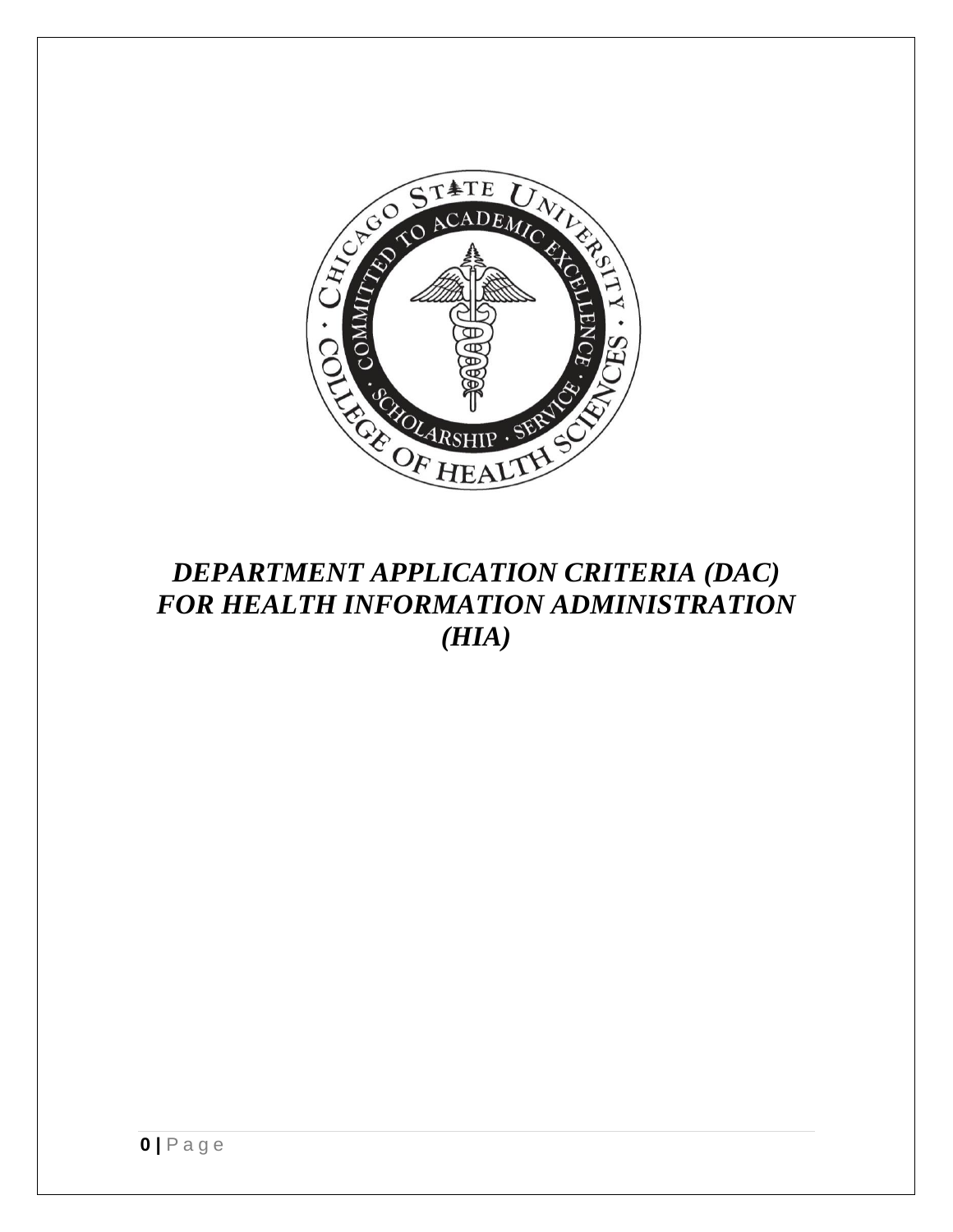# **Effective July 1, 2021**

## **Table of Contents**

| A. The Department of Health Information (HIA) Evaluation Criteria and<br><b>Responsibilities</b><br><b>Establishment of Evaluation Criteria</b><br>Responsibilities of the Chair of the Personnel Committee<br>Responsibilities of the Faculty Members Evaluated<br>$\bullet$                                                                                                                                               |
|-----------------------------------------------------------------------------------------------------------------------------------------------------------------------------------------------------------------------------------------------------------------------------------------------------------------------------------------------------------------------------------------------------------------------------|
|                                                                                                                                                                                                                                                                                                                                                                                                                             |
| Personnel Actions and Expectations in Teaching, Research and Service                                                                                                                                                                                                                                                                                                                                                        |
| Description of the Activities for Teaching/Primary Duties<br>o Evaluations of Teaching Performance<br>o Teaching materials<br>o Faculty Development Plan<br>o Evaluation of Clinical Courses or Fieldwork Supervision<br><b>Performance of Other Assigned Duties</b><br>$\circ$<br>Methods of Evaluations of Teaching/Primary Duties<br>$\bullet$<br>Establishment of the Criteria for Teaching/Primary Duties<br>$\bullet$ |
| Categories of Materials and Activities<br>Methods of Evaluations of Research/Creative Activities<br>o Relative Importance                                                                                                                                                                                                                                                                                                   |
| Methods of Evaluations of Service<br><b>Relative Importance</b><br>$\bullet$                                                                                                                                                                                                                                                                                                                                                |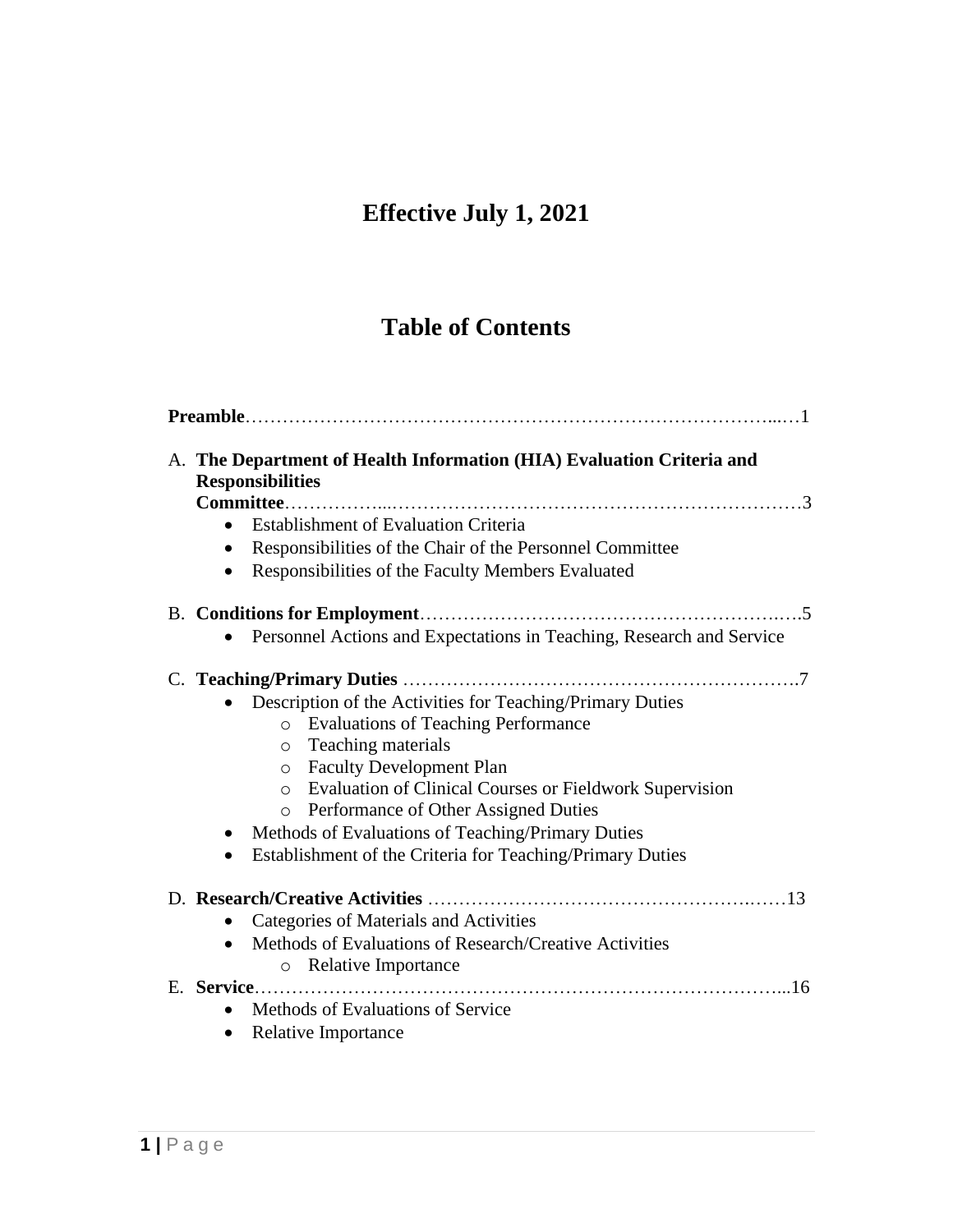| 22<br>$\bullet$ Teaching<br>• Research/Creative Activities<br>$\bullet$ Service |
|---------------------------------------------------------------------------------|
| 24<br>$\bullet$ Teaching<br>• Research/Creative Activities<br>$\bullet$ Service |
| H. Unit B<br>26<br>Faculty.                                                     |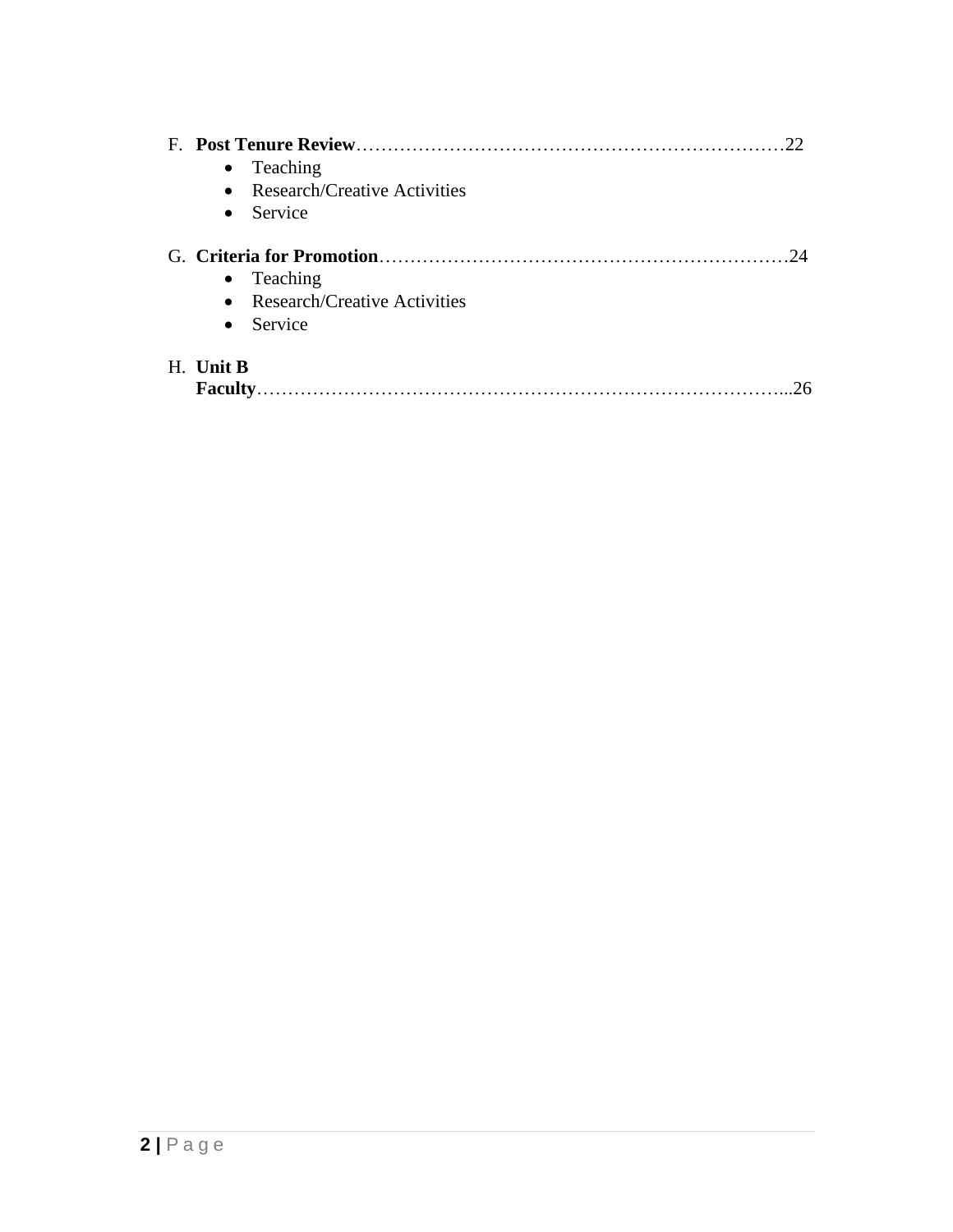#### **Preamble**

The purpose of this document is to provide guidelines for identifying the areas of strength and weakness of all faculty employees and to improve their performance where required. The core elements contained in the evaluative measures of the faculty performance are. organized into the following eight broad sections:

- A. Establishment and Membership of the Personnel Committee
- B. Conditions for Employment
- C. Teaching/Primary Duties
- D. Research/Creative Activities
- E. Service
- F. Post Tenure Review
- G. Criteria for Promotion
- H. Unit B Faculty

Each section identifies the categories of accepted materials and activities, their relative importance, and methods of evaluation.

#### **A. MEMBERSHIP OF THE DEPARTMENT OF HEALTH INFORMATION ADMINISTRATION (HIA) DEPARTMENTAL PERSONNEL COMMITTEE(DPC)**

The Department of HIA currently has an administrative program director and one Unit B lecturer. According to the CSU-UPI contract, Unit B faculties are not qualified to vote on personnel action and they are not qualified to evaluate their peer's classroom teaching effectiveness.

The Department of HIA, as a practical matter, will have to utilize tenure/tenure track faculty (a minimum of two) from the other College of Health Science departments to serve as peer reviewers for the Unit B Lecturer and any future tenure track faculty. Unit B faculties will be evaluated by the Department of HIA Program Director and forwarded to Dean of the College of Health Sciences for Approval.

#### **Establishment of Evaluation Criteria**

The Department of HIA Personnel Committee will evaluate the faculty being reviewed using the following materials: supporting materials, and materials in the employee's personnel file except confidential materials submitted in connection with the employee's initial appointment. All parties who are required to review the faculty's portfolio may seek clarification or additional materials from the faculty.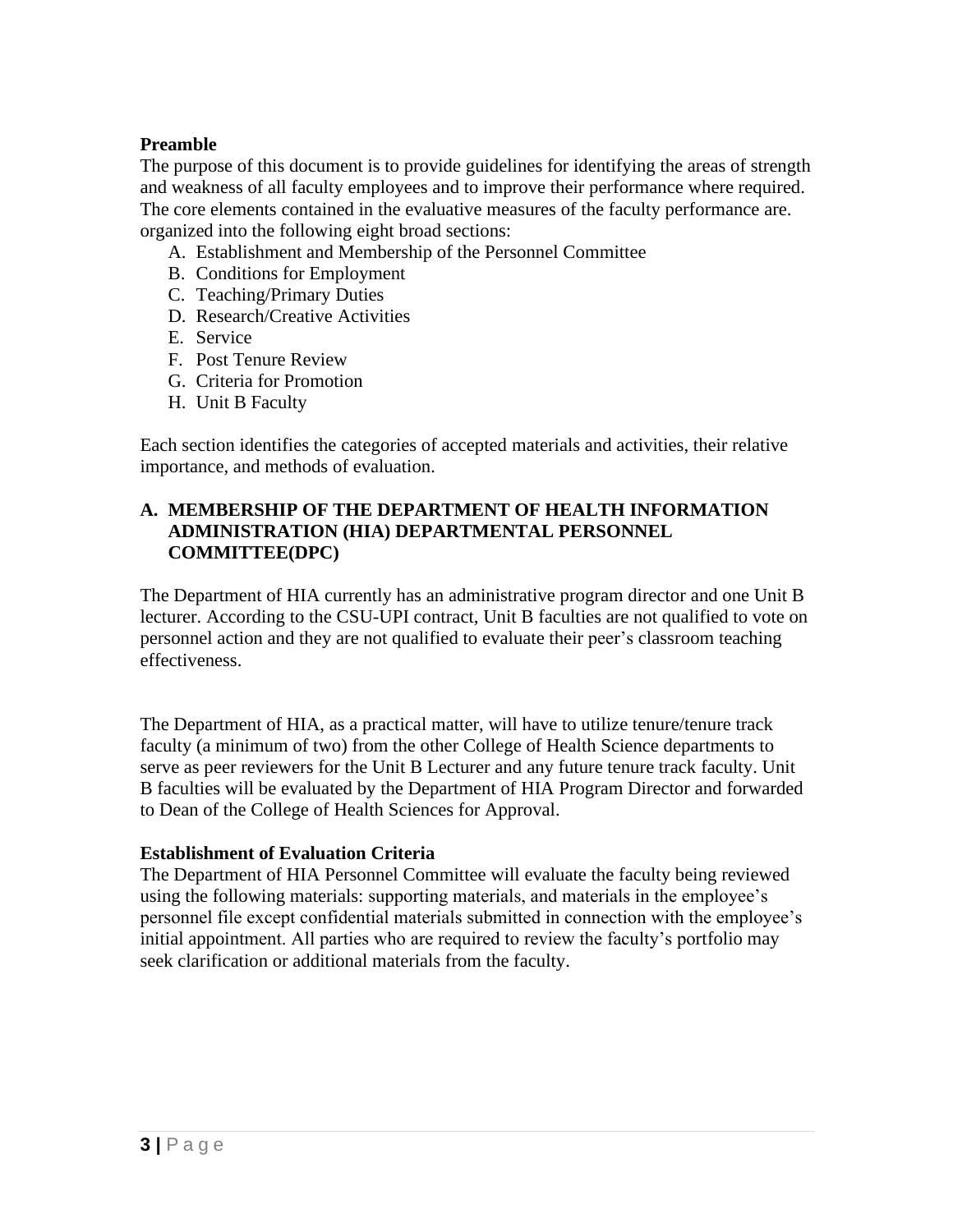#### **Responsibilities of the Chair of the Personnel Committee**

The chair of the Department of HIA, Departmental Personnel Committee will be elected by the members of the Committee. The chair will schedule a meeting of the Committee to evaluate members of bargaining Unit A according to the schedule published by the university. The chair of the Committee may accept proxy votes prior to this meeting. The chair will designate a member of the Committee to submit a written report of their deliberation and recommendations for each faculty who is evaluated. The Committee will submit a copy of this recommendation to the academic department chair and a copy to the faculty within the time limits established by the university.

#### **Responsibilities of the Faculty Members Being Evaluated**

The faculty member being evaluated must provide a portfolio of materials, which must include the following:

- 1. A current signed and dated curriculum vitae.
- 2. Evidence of academic and current professional credentials.
- 3. Documentation of original materials representative of the following categories: Teaching/Primary Duties, Research/Creative Activity, and Service.
- 4. Current yearlong assignments for the period of evaluation.
- 5. Signed professional development plan by faculty and department chair.

Chicago State University and UPI Local 4100 Unit A and Unit B contract Section19.3a (2)(a) states: "the evaluation period for retention shall be the period since the beginning of the employee's last evaluation for retention, with the exception that employees in their second year of employment in the bargaining unit shall have their entire period of employment evaluated. In tenure evaluations, the performance standards will be used to judge whether an employee's performance has reached the required degree of effectiveness by the end of the evaluation period."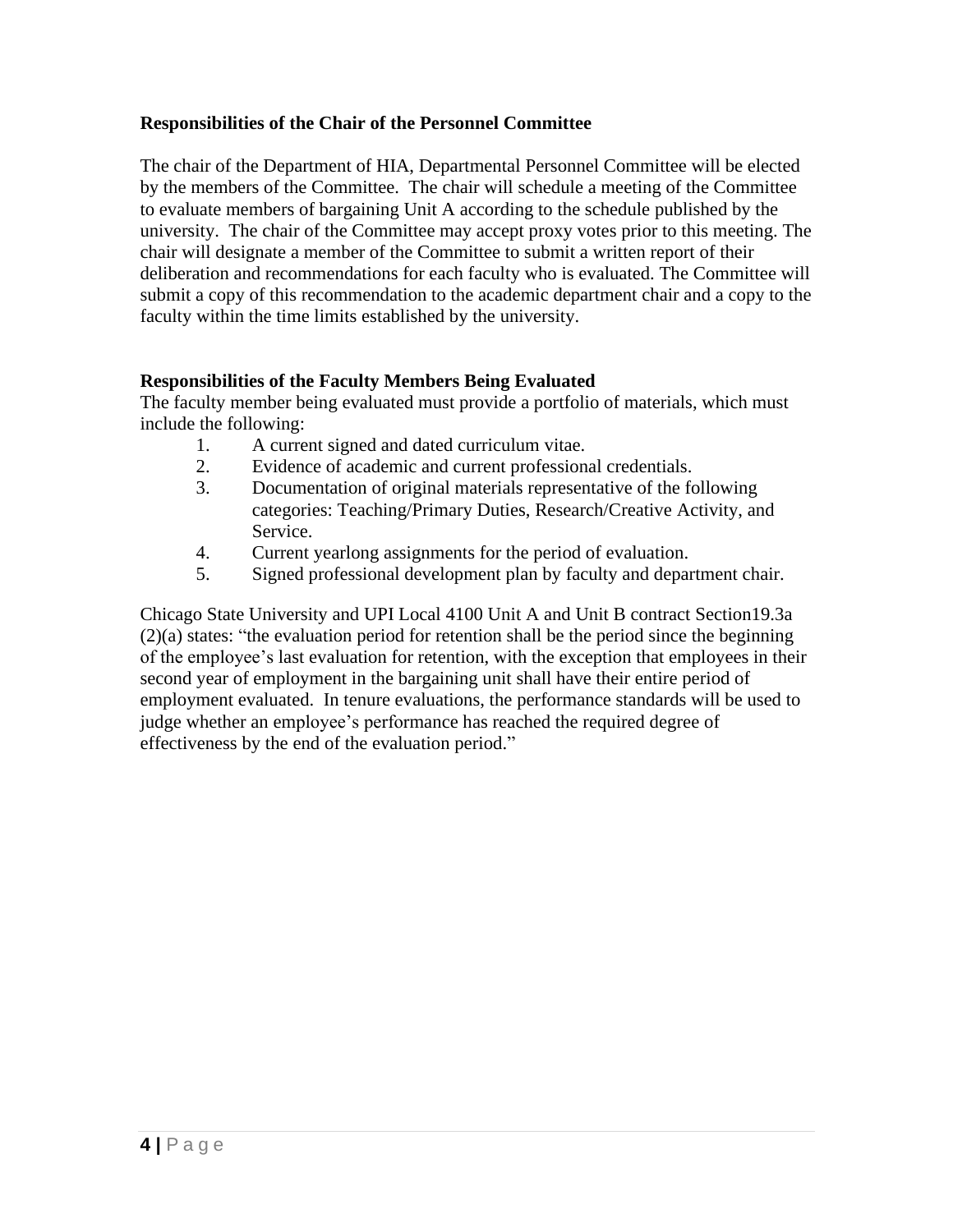#### **B. CONDITIONS FOR CONTINUING EMPLOYMENT**

#### **(Required for all appointment categories- Unit A: Tenured, Tenure track, Clinical/Research Faculty and Unit B: Lecturers)**

|                | <b>Activity</b>                             | <b>Example(s) of Evidence or Documentation to</b> |
|----------------|---------------------------------------------|---------------------------------------------------|
|                |                                             | <b>Submit in the Portfolio</b>                    |
| 1              | On-line Ethics training – State             | Printout of certificate of completion             |
|                | requirement                                 |                                                   |
| $\overline{2}$ | Attendance of regular department            | Page of meeting minutes showing attendance        |
|                | meetings and mandatory department           |                                                   |
|                | meetings to meet program accreditation      |                                                   |
|                | expectations                                |                                                   |
| 3              | Attendance of College meetings (College)    | Page of meeting minutes showing attendance        |
|                | <b>Assembly and Annual Retreat)</b>         |                                                   |
| $\overline{4}$ | <b>American Health Information</b>          | RHIA certification-initial &                      |
|                | Management Association (AHIMA)              | RHIA certification-maintenance-cycle              |
|                | certification                               |                                                   |
|                |                                             |                                                   |
|                |                                             |                                                   |
|                |                                             |                                                   |
| 5              | <b>Educational Qualification: Earned</b>    | Academic transcript or degree certificate         |
|                | doctorate degree in the health sciences     |                                                   |
|                | or in a related field. For Unit B faculty a |                                                   |
|                | minimum of a master's degree is             |                                                   |
|                | required.                                   |                                                   |

Documentation must be provided in the portfolio to demonstrate compliance with the above criteria as evidence in the annual evaluation process in order for the portfolio be considered complete.

For both Unit A (tenured, tenured track and clinical faculty) and B faculty members, teaching is considered the primary duty and most important of the three domains of evaluation. Research/creative activity and service are considered of equal importance. Research faculty can select either service or teaching as their area of evaluation. The materials and activities listed in this document are only illustrative of the types of materials and activities, which may be included. The lists are not intended to be allinclusive.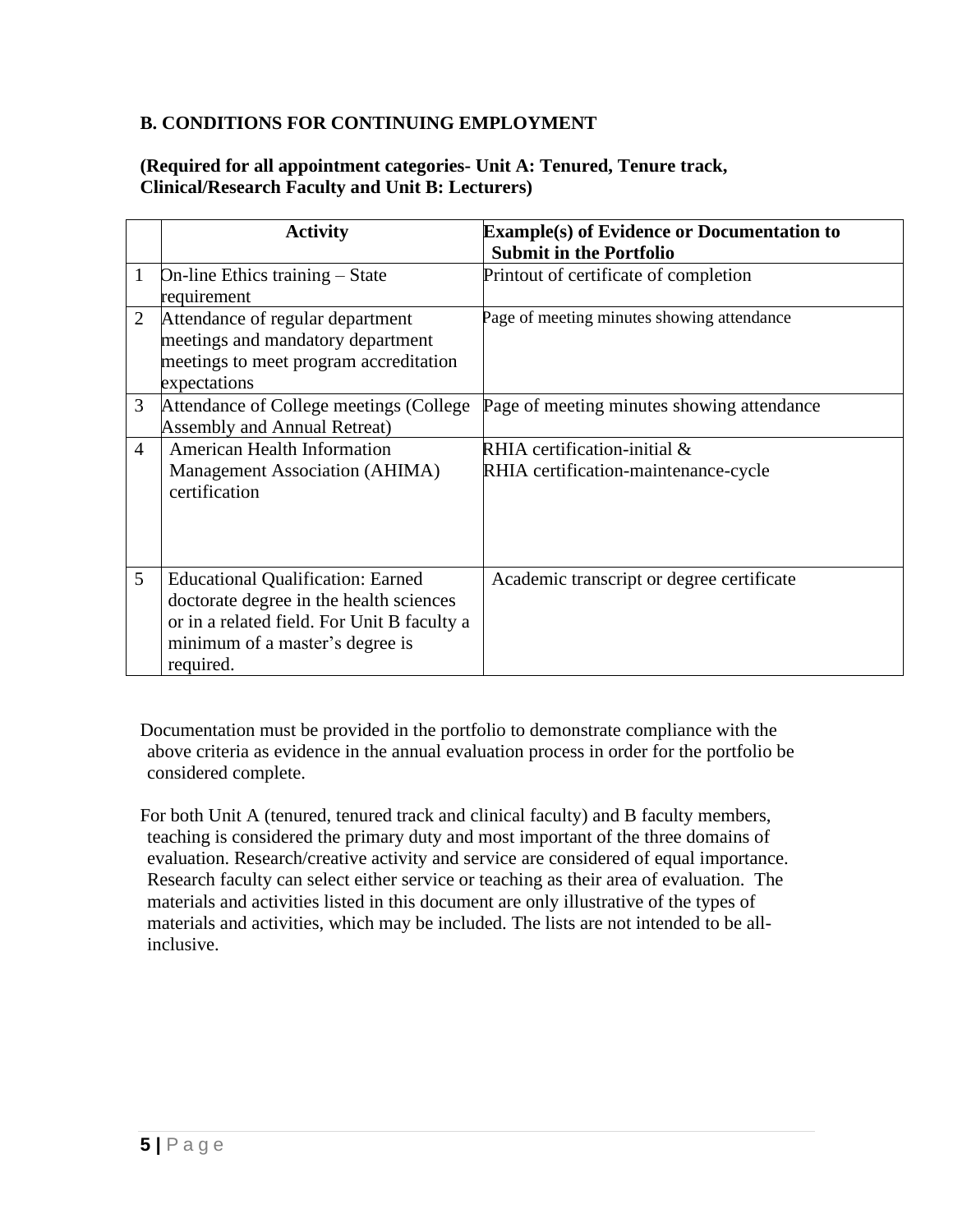#### **Personnel Actions and Expectations in Teaching/Primary Duties, Research/Creative and Service**

The categories of evaluation of Unit A (tenured, tenure track, clinical and research) faculty and the minimum level of performance expectation are shown in the table below:

|                             | <b>Personnel Action*</b>                 | <b>Teaching/Primary</b><br><b>Research/Creative</b> |                            | <b>Service</b>             |
|-----------------------------|------------------------------------------|-----------------------------------------------------|----------------------------|----------------------------|
|                             |                                          | <b>Duties</b>                                       | <b>Activity</b>            |                            |
| 1st Year                    | Retention                                | Satisfactory                                        | Appropriate                | Appropriate                |
| <b>CF</b>                   | Reappointment                            | Satisfactory                                        | Appropriate                | Appropriate                |
| RF                          | Reappointment                            | <b>Highly Effective</b>                             | <b>Highly Effective</b>    | <b>Highly Effective</b>    |
| $2nd$ Year                  | Retention                                | Satisfactory                                        | Satisfactory               | Satisfactory               |
| CF                          | Reappointment                            | Satisfactory                                        | Satisfactory               | Satisfactory               |
| RF                          | Reappointment                            | <b>Highly Effective</b>                             | <b>Highly Effective</b>    | <b>Highly Effective</b>    |
| 3rd year                    | Retention                                | Effective                                           | <b>Highly Satisfactory</b> | <b>Highly Satisfactory</b> |
| CF                          | Reappointment                            | Effective                                           | <b>Highly Satisfactory</b> | <b>Highly Satisfactory</b> |
| RF                          | Reappointment                            | <b>Highly Effective</b>                             | <b>Highly Effective</b>    | <b>Highly Effective</b>    |
|                             | 4 <sup>th</sup> Year Retention           | <b>Highly Effective</b>                             | Effective                  | Effective                  |
| <b>CF</b>                   | Reappointment-Annual                     | <b>Highly Effective</b>                             | Effective                  | Effective                  |
| RF                          | Reappointment                            | Significant                                         | Significant                | Significant                |
| 5 <sup>th</sup> Year        | Retention                                | Significant                                         | <b>Highly Effective</b>    | <b>Highly Effective</b>    |
| CF                          | Reappointment                            | Significant                                         | <b>Highly Effective</b>    | <b>Highly Effective</b>    |
| RF                          | Reappointment                            | Significant                                         | Significant                | Significant                |
| 6 <sup>th</sup> Year Tenure |                                          | Superior                                            | Significant                | Significant                |
|                             | 6 <sup>th</sup> Year & Beyond            |                                                     |                            |                            |
| CF                          | Annual reappointment                     | Effective                                           | Effective                  | Effective                  |
| CF                          | 3-year reappointment                     | Superior                                            | Significant                | Significant                |
|                             | CF 3-year reappointment maintained       | <b>Highly Effective</b>                             | <b>Highly Effective</b>    | <b>Highly Effective</b>    |
| RF<br>Annual reappointments |                                          | Significant                                         | Significant                | Significant                |
|                             |                                          |                                                     |                            |                            |
|                             | <b>Post Tenure Review</b>                | Adequate/Exemplary                                  | Adequate/Exemplary         | Adequate/Exemplary         |
|                             | <b>Professional Advancement Increase</b> | Superior                                            | Superior                   | Superior                   |
|                             | <b>Promotion to Assistant Professor</b>  |                                                     |                            |                            |
| TF/TTF                      |                                          | <b>Highly Effective</b>                             | <b>Highly Effective</b>    | Satisfactory               |
| CF                          |                                          | Not Applicable                                      | Not Applicable             | Not Applicable             |
| <b>RF</b>                   |                                          | <b>Highly Effective</b>                             | <b>Highly Effective</b>    | <b>Highly Effective</b>    |
|                             | <b>Promotion to Associate Professor</b>  |                                                     |                            |                            |
| TF/TTF                      |                                          | Superior                                            | Significant                | Significant                |
| CF                          |                                          | Superior                                            | Significant                | Superior                   |
| RF                          |                                          | Significant                                         | Significant                | Significant                |
|                             | <b>Promotion to Full Professor</b>       |                                                     |                            |                            |
| TF/TTF                      |                                          | Superior                                            | Superior                   | Superior                   |
| <b>CF</b>                   |                                          | Superior                                            | Superior                   | Superior                   |
| RF                          |                                          | Superior                                            | Superior                   | Significant                |

 $*TF$  = Tenured Faculty

TTF  $=$  Tenured Track Faculty<br>CF  $=$  Clinical Faculty

 $CF = Clinical Faculty$ <br> $RF = Research Faculty$ 

 $=$  Research Faculty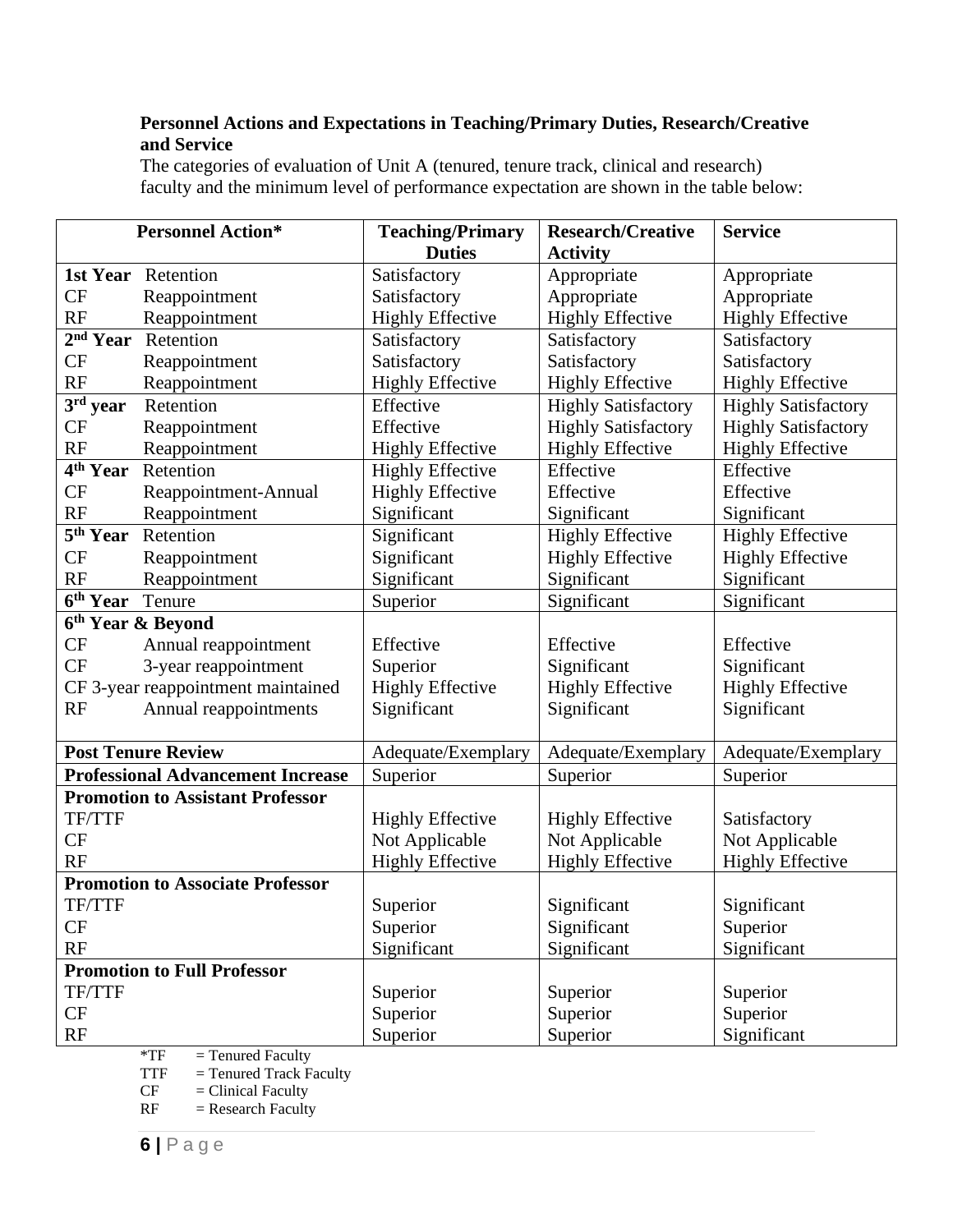#### **C. TEACHING/ PRIMARY DUTIES**

Teaching is the most important of all performance areas and it applies to both Unit A and Unit B faculty.

#### **DESCRIPTION OF THE ACTIVITIES NEEDED FOR TEACHING/ PRIMARY DUTIES**

#### **1. Evaluations of Teaching Performance**

- **i. Chairperson reports of class visitation** (One per academic year) The chairperson will evaluate the teaching effectiveness of the faculty in the classroom setting and provide a copy to the faculty. All completed course visitation forms completed by the chair will be included in the portfolio.
- **ii. Peer reports of class visitation (**during the fall and spring semesters) Faculty is expected to invite one tenured or tenure track faculty from his/her department or other departments from the College of Health Sciences to observe a class at least once *each* semester. The faculty may not be reviewed by the same peer for two consecutive semesters. The peer evaluators shall complete a written evaluation of the class visitations on the appropriate form. The evaluation shall be submitted to the chairperson of the department with a copy to the faculty.

#### **iii. Summary of student evaluations**

Students have a 100% opportunity to evaluate their instructors via the internet. The validity of which is predicated on the majority of the students participating in the online evaluation. Faculty are expected to submit a summary of student course evaluations and comments from courses taught each academic year and include at least one course in each semester in which courses are taught. Only summaries and student comments (not computer printouts) should be included in the Faculty's portfolio. Summaries shall be reviewed and signed by the department chair. The faculty member, if he/she feels a response to negative evaluations, can write such as response and have it included in the portfolio under review.

The HIA Department goal is that student class evaluations of the instructor will be a minimum of 4 out of 5 points overall on a five-point Likert Scale with 5 as the highest score.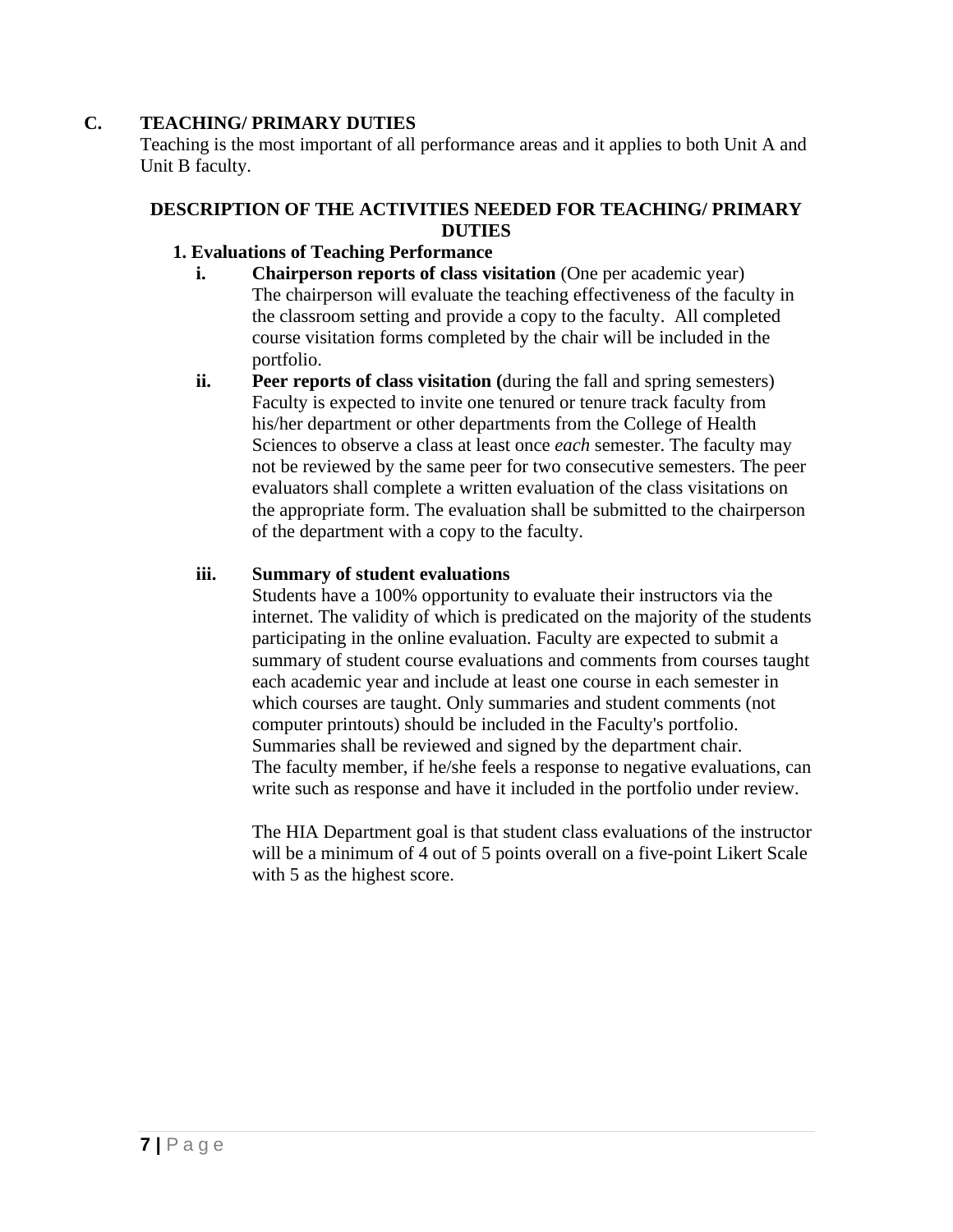#### **2. Teaching Materials**

#### **i. Syllabi (required from all courses taught on campus and online)**

Faculty is expected to provide copies of course syllabi and course schedules for all courses taught during the evaluation period.

Each syllabus must include Course Number and Title, Co- or Pre-requisites, Instructor contact information, textbook/lab purchases required, AHIMA HIM entry-level curriculum competencies related to each course or a table that defines which competencies are seen in each course, Course Objectives, Course Schedule and Evaluation Methods including a weighted scale if points or percentages are used for grading.

**ii. Original supplemental materials, examinations, and/or assignments (Samples are required from all courses taught)** Evidence should include original materials for courses taught during the

evaluation period. Faculty shall provide a representative sample of materials (2-3) for each course taught that demonstrate a variety of learning activities. Materials that are the outcome of team collaboration should be clearly designated as such.

#### **iii. Evidence of course revisions and/or development**

(If completed during the period of review)

Content of syllabi or other course materials that the faculty member revised or developed during the evaluation period should be clearly indicated. The Faculty should indicate what he/she based the revisions on (examples not limited to changes in the professional information covered in the course, assessment data, student feedback, or other sources of information).

**iv. Teaching Awards** (Relevant only if awarded during the evaluation period)

#### **3. Faculty Development Plan**

The faculty development plan must include goals to improve the teaching effectiveness of the faculty. Faculty development plans may address the accreditation standards of the discipline and should be consistent with the University and program's strategic plan. The plan must be approved at the beginning of the academic year by the department chairperson. Faculty development plan/experiences should:

- 1. Support-teaching assignments and professional development
- 2. Demonstrate attendance at continuing education specific to teaching/learning
- 3. Show evidence of progress toward attaining goals stated at the beginning of the academic year.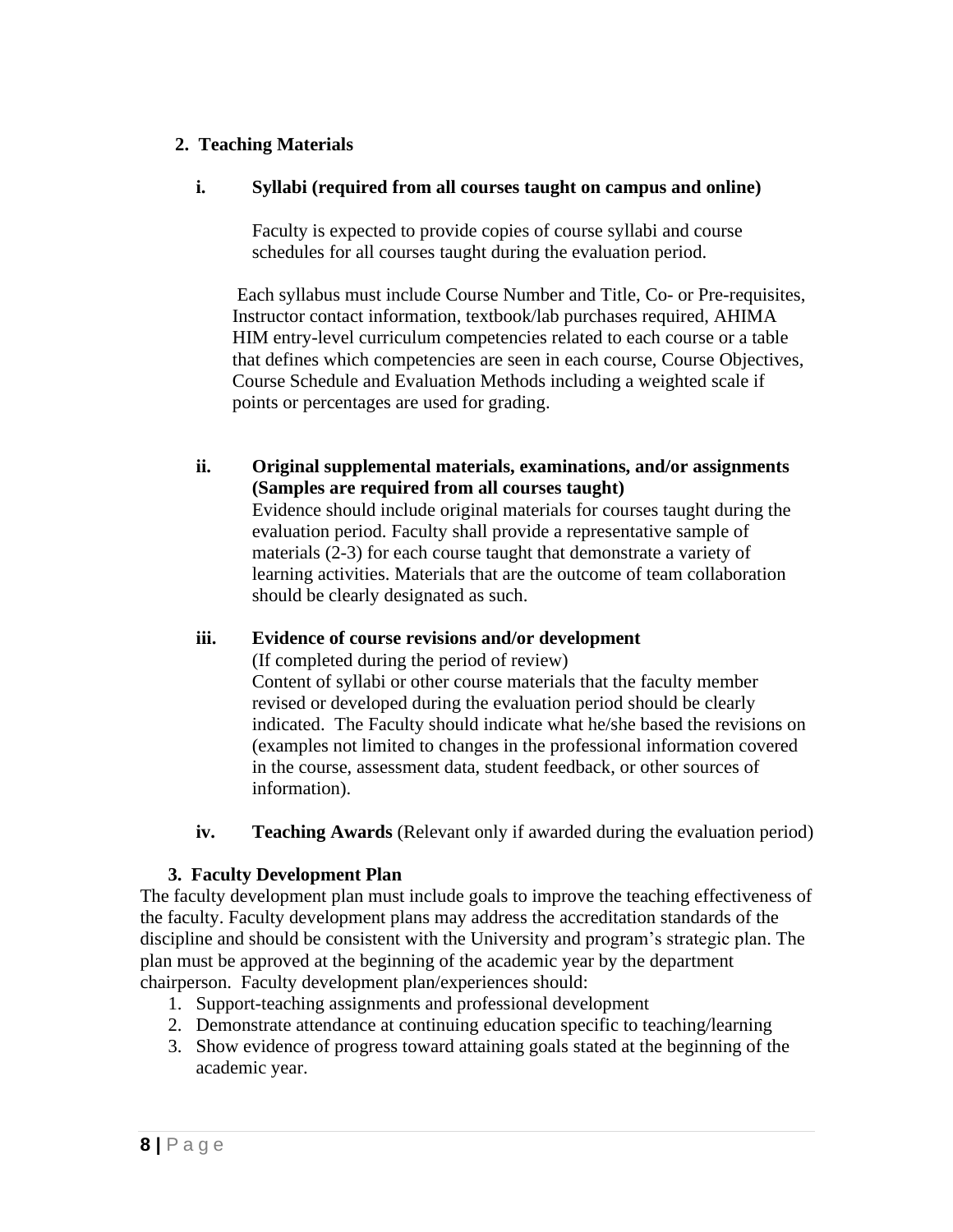Faculty are expected to provide evidence/documentation of activities related to enhancement of knowledge and skills pertaining to effective teaching performance and maintenance of current information and clinical skills in areas of practice related to assigned duties. This evidence must include but is not limited to evidence of progress on goals described in the faculty development plan related to teaching, participation in lectures, professional workshops, academic conferences, institutes and seminars, certification of completion or enrollment in courses related to professional development. The faculty's narrative for teaching should include a description of progress toward meeting the goals on previous faculty development plans.

**4.** Evaluation of Clinical Courses or Fieldwork Supervision, if applicable Faculty should provide student evaluations of clinical courses or fieldwork supervision conducted during the evaluation period, if applicable.

#### **5. Performance of Other Assigned Primary Duties**

Other primary duties may include professional and/or pre-professional student advisement (this duty may be eliminated if the University changes to the professional advisor model), departmental program assessment, fieldwork supervision, fieldwork site development and other assigned duties for which Credit Unit Equivalent (CUE) workloads are assigned. The faculty must provide evidence of CUEs awarded for other primary duties and evidence of performance of these duties. If a faculty member receives CUEs for research or mentoring a student research project, appropriate documentation for these primary duties should be provided in the teaching/primary duties section. Any products resulting from this (such as presentations, publications, etc.) should be reported in the research/creative activities domain.

Evaluation of faculty teaching effectiveness is based on a variety of activities as described above. The expected activities and corresponding samples of evidence of performance to be included in the portfolio for each activity are presented below:

| <b>Activities</b>                          | <b>Items</b>                | <b>Example(s) of Evidence or Documentation to Submit in</b><br>the Portfolio                                                                                                                                                                                                 |
|--------------------------------------------|-----------------------------|------------------------------------------------------------------------------------------------------------------------------------------------------------------------------------------------------------------------------------------------------------------------------|
| Evaluation of<br>Teaching<br>Effectiveness | <b>Chair's Evaluation</b>   | Chair's classroom evaluation form target goal is a minimum<br>rating of 4 out of 5 on a 5- point Likert Scale. One<br>evaluation per year. Narrative on the faculty members co-<br>curricular roles                                                                          |
|                                            | Peer's Evaluation           | Two classroom evaluation forms by tenured or tenured track<br>peers during the fall and spring semesters. Peer's classroom<br>evaluation form target goal is a ranking of 4 out of 5 on a 5-<br>point Likert Scale.                                                          |
|                                            | <b>Student's Evaluation</b> | Summary of the printout from the online student's evaluation<br>in the courses taught. Accuracy of the narrative must be<br>reviewed and endorsed by the chair. Students' classroom<br>evaluation form target goal is a ranking of 4 out of 5 on a 5-<br>point Likert Scale. |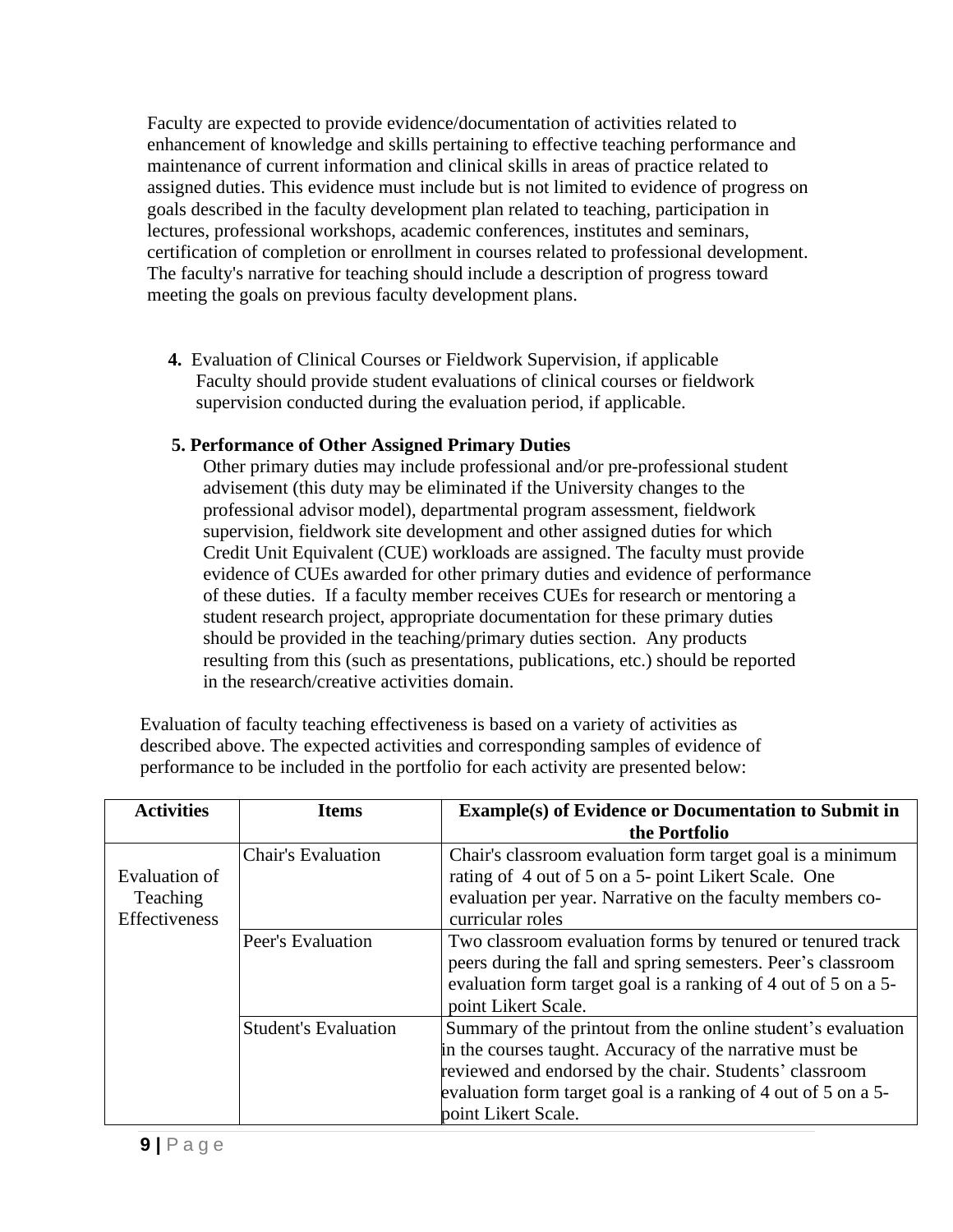| <b>Activities</b>                                              | <b>Items</b>                                                                                                                                                                                                                                                                                                                                                                                                                                                                                                                                                                                                                                                                                                                                                                                                                                                                                               | <b>Example(s) of Evidence or Documentation to Submit in</b><br>the Portfolio                                                                                                               |
|----------------------------------------------------------------|------------------------------------------------------------------------------------------------------------------------------------------------------------------------------------------------------------------------------------------------------------------------------------------------------------------------------------------------------------------------------------------------------------------------------------------------------------------------------------------------------------------------------------------------------------------------------------------------------------------------------------------------------------------------------------------------------------------------------------------------------------------------------------------------------------------------------------------------------------------------------------------------------------|--------------------------------------------------------------------------------------------------------------------------------------------------------------------------------------------|
|                                                                |                                                                                                                                                                                                                                                                                                                                                                                                                                                                                                                                                                                                                                                                                                                                                                                                                                                                                                            |                                                                                                                                                                                            |
| Teaching                                                       | <b>Evidence of Course</b><br>Revision                                                                                                                                                                                                                                                                                                                                                                                                                                                                                                                                                                                                                                                                                                                                                                                                                                                                      | New syllabus highlighted to show information added                                                                                                                                         |
| <b>Materials</b>                                               | <b>Supplemental Materials</b>                                                                                                                                                                                                                                                                                                                                                                                                                                                                                                                                                                                                                                                                                                                                                                                                                                                                              | Samples of updated supplemental materials developed to<br>foster student learning and demonstrate current knowledge of<br>course content                                                   |
|                                                                | Development of a New<br>Course                                                                                                                                                                                                                                                                                                                                                                                                                                                                                                                                                                                                                                                                                                                                                                                                                                                                             | Syllabus of the new course developed                                                                                                                                                       |
| <b>Teaching Award</b>                                          | <b>Award Recognition</b>                                                                                                                                                                                                                                                                                                                                                                                                                                                                                                                                                                                                                                                                                                                                                                                                                                                                                   | Award letter or photograph of the plaque presented                                                                                                                                         |
| Innovation in<br>Teaching and<br>use of Advanced<br>Technology | Faculty must submit a write up and samples of evidence in the<br>Narrative on strategies<br>portfolio on how they use technology in the classroom to<br>adopted to enhance<br>student learning in<br>enhance student learning during the evaluation period. In<br>selected courses taught<br>addition, the faculty must discuss teaching methods used in<br>by the faculty during the<br>selected courses and present his/her assessment of the<br>evaluation period<br>effectiveness of the teaching methods (assessment of student<br>learning outcomes). For example, the faculty may present<br>comparative pre-and-post test data, or present end of course<br>standardized test results compared to norm (where available)<br>may be used as evidence or use online assessment tools to<br>assess student learning. The method used to assess student<br>learning is the prerogative of the faculty. |                                                                                                                                                                                            |
|                                                                | Development Plan                                                                                                                                                                                                                                                                                                                                                                                                                                                                                                                                                                                                                                                                                                                                                                                                                                                                                           | Approval of the faculty development plan for the academic<br>year by the department chairperson                                                                                            |
| Faculty<br>Development                                         | Acquisition of new<br>knowledge/clinical skills                                                                                                                                                                                                                                                                                                                                                                                                                                                                                                                                                                                                                                                                                                                                                                                                                                                            | Continuing Education Units (CEUs.) credits, Certificate of<br>attendance of workshops, conferences, and seminars                                                                           |
| Academic<br>Advising                                           | Applicable only to<br>faculty advisors (this<br>category will no longer<br>be applicable if the<br>University changes to<br>the "Professional<br>Advisor Model".                                                                                                                                                                                                                                                                                                                                                                                                                                                                                                                                                                                                                                                                                                                                           | Advising logs or roster, correspondence with students                                                                                                                                      |
| Other Assigned<br>Duties                                       | Tutoring to enhance<br>retention/graduation<br>rates                                                                                                                                                                                                                                                                                                                                                                                                                                                                                                                                                                                                                                                                                                                                                                                                                                                       | Description of the assistance provided to students with<br>academic difficulties. Logs signed by the students may be<br>used as evidence                                                   |
|                                                                | Program Assessment                                                                                                                                                                                                                                                                                                                                                                                                                                                                                                                                                                                                                                                                                                                                                                                                                                                                                         | Copy of the department program assessment report for the<br>academic year                                                                                                                  |
|                                                                | <b>Fieldwork Supervision</b>                                                                                                                                                                                                                                                                                                                                                                                                                                                                                                                                                                                                                                                                                                                                                                                                                                                                               | Log showing clinical/fieldwork visits—showing date, clinic<br>and list of students supervised                                                                                              |
|                                                                | Clinical/Fieldwork<br>Coordinator                                                                                                                                                                                                                                                                                                                                                                                                                                                                                                                                                                                                                                                                                                                                                                                                                                                                          | Logs listing the number of new clinical site developed during<br>the year highlighted on the comprehensive list of the<br>department clinical/fieldwork sites and students rotation roster |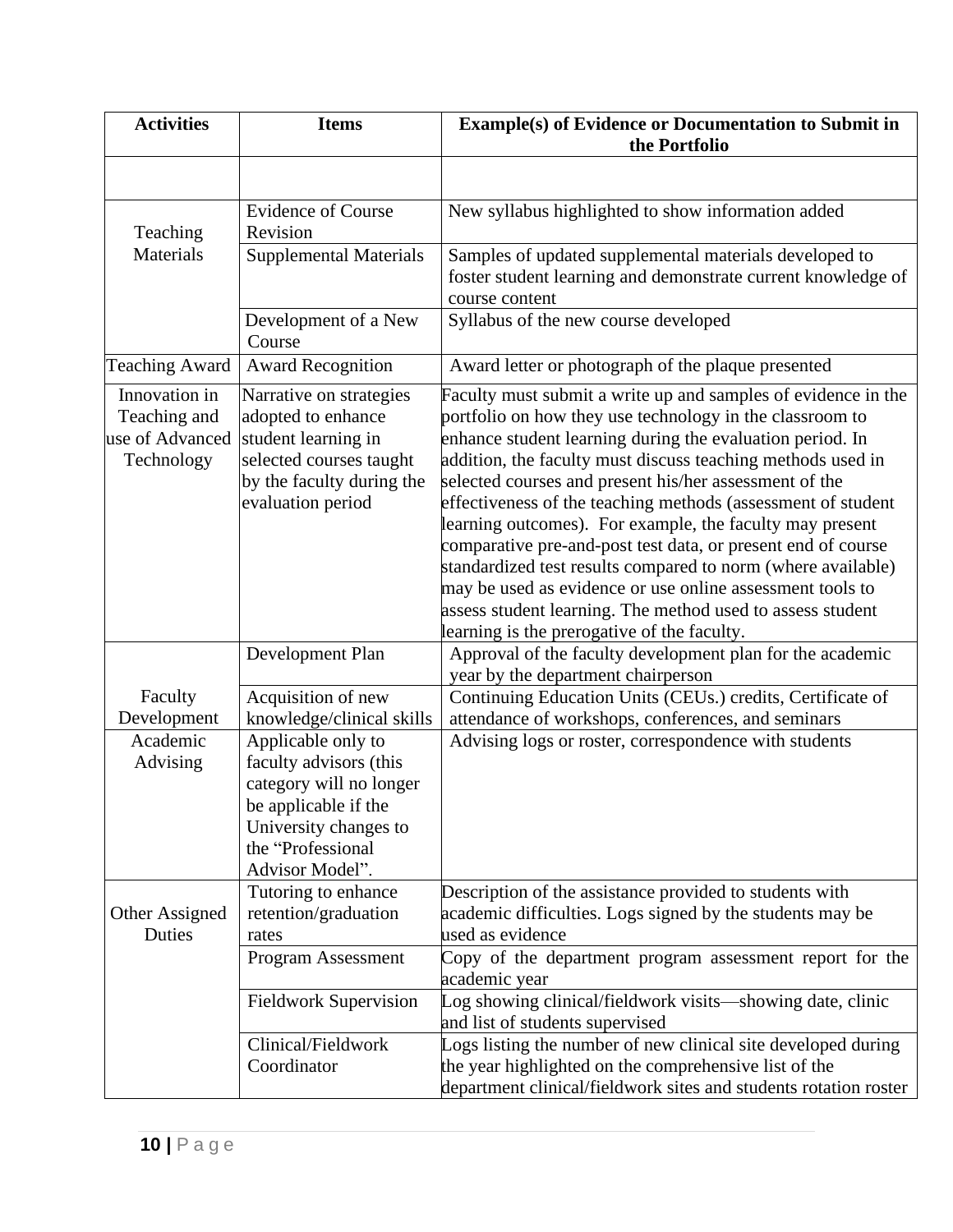#### **METHODS OF EVALUATION OF TEACHING/PRIMARY DUTIES**

All tenure-track, clinical faculty, research faculty, and Unit B lecturers will be evaluated with the same criteria for teaching. The teaching activities standards--Evaluations of Teaching Performance, Teaching Materials, Teaching Awards, Innovation, Faculty Development, Academic Advising and Other Assigned Duties-- have different weightings (score) attached to each as indicated in the table below. The effectiveness of the faculty's performance on the teaching/primary duties activities will be evaluated using the guidelines specified in the table below:

| <b>METHODS OF EVALUATION OF TEACHING/PRIMARY DUTIES</b> |                                                   |                                       |                                                                                                                                                                                                                                                                                                                                                                                                                                                                                                                                                                                                                                                                                                                                                                                                                                 |
|---------------------------------------------------------|---------------------------------------------------|---------------------------------------|---------------------------------------------------------------------------------------------------------------------------------------------------------------------------------------------------------------------------------------------------------------------------------------------------------------------------------------------------------------------------------------------------------------------------------------------------------------------------------------------------------------------------------------------------------------------------------------------------------------------------------------------------------------------------------------------------------------------------------------------------------------------------------------------------------------------------------|
| <b>Score</b>                                            | <b>Activities</b>                                 | <b>Items</b>                          | <b>Scoring Guidelines</b>                                                                                                                                                                                                                                                                                                                                                                                                                                                                                                                                                                                                                                                                                                                                                                                                       |
| 10                                                      | <b>Evaluation of</b><br>Teaching<br>Effectiveness | Chairperson's<br>Evaluation           | Chair's classroom evaluation form (5 points). Use the 5-point<br>Likert scale on the evaluation form for the overall score. During<br>classroom visitation, the chair must evaluate the faculty's<br>command of the subject matter, expertise, use of technology and<br>ability to communicate effectively with students. Chair's<br>classroom evaluation form target goal is a minimum rating of 4<br>out of 5 on a 5- point Likert Scale. The remaining 5 points will<br>be based on the chair's assessment of the faculty member's<br>overall co-curricular performance taking into consideration their<br>willingness to accept assigned duties, multiple roles, and<br>responsibilities in the department, going beyond the call of duty,<br>accessibility and availability to students during the posted office<br>hours. |
| 5                                                       |                                                   | Peer's<br>Evaluation                  | Two classroom evaluation forms by tenured or tenured track<br>peers. 2.5 points for each peer evaluator. Peers must comment on<br>faculty's command of subject matter, expertise, use of<br>technology and ability to communicate effectively with students,<br>Peer's classroom evaluation form target goal is a ranking of 4<br>out of 5 on a 5-point Likert Scale.                                                                                                                                                                                                                                                                                                                                                                                                                                                           |
| 5                                                       |                                                   | Student's<br>Evaluation               | Summary of the print from the online student's evaluation in the<br>courses taught. Must be reviewed and endorsed by the chair.<br>Students' classroom evaluation form target goal is a ranking of 4<br>out of 5 on a 5-point Likert Scale.                                                                                                                                                                                                                                                                                                                                                                                                                                                                                                                                                                                     |
| 2.5                                                     | Teaching<br>Materials                             | Evidence of<br><b>Course Revision</b> | New syllabus highlighted to show information added                                                                                                                                                                                                                                                                                                                                                                                                                                                                                                                                                                                                                                                                                                                                                                              |
| 6                                                       |                                                   | Supplemental<br>Materials             | Samples of supplemental materials developed to foster student<br>learning                                                                                                                                                                                                                                                                                                                                                                                                                                                                                                                                                                                                                                                                                                                                                       |
| $\overline{2}$                                          |                                                   | Development of<br>a New Course        | Grade the syllabus on a Likert scale from 1 (Poor) to 5<br>(Excellent) taking into consideration the format (recently<br>approved College format), appropriateness of the learning<br>objectives, course contents, and cited references                                                                                                                                                                                                                                                                                                                                                                                                                                                                                                                                                                                         |
| $\mathbf{1}$                                            | Teaching<br>Award                                 | Award<br>Recognition                  | College teaching award is 0.5 point and University/external<br>award is 1 point.                                                                                                                                                                                                                                                                                                                                                                                                                                                                                                                                                                                                                                                                                                                                                |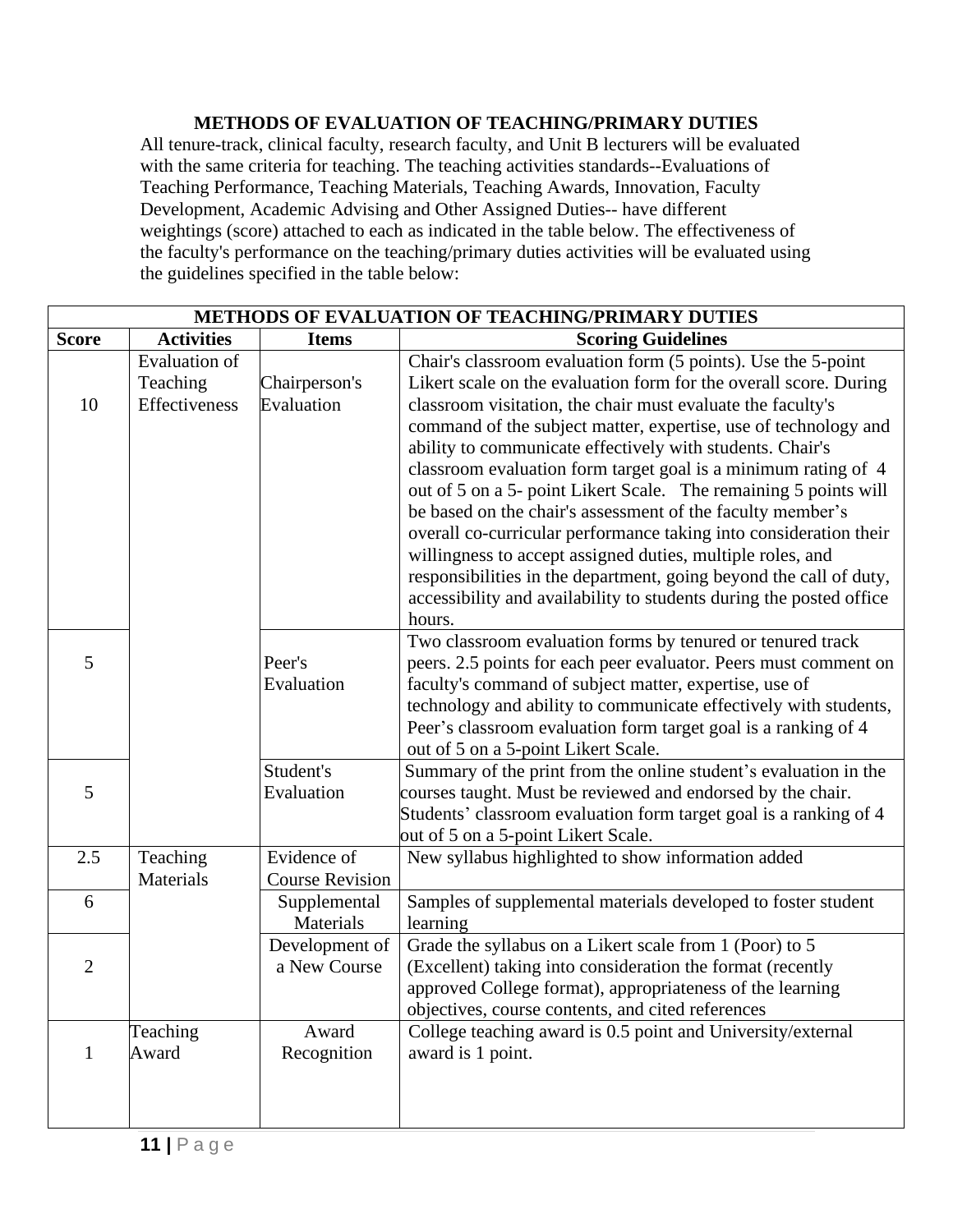|                                                                 | METHODS OF EVALUATION OF TEACHING/PRIMARY DUTIES                                                                                 |                                                                                                                                                         |                                                                                                                                                                                                                                                                                                                                                                                                             |  |
|-----------------------------------------------------------------|----------------------------------------------------------------------------------------------------------------------------------|---------------------------------------------------------------------------------------------------------------------------------------------------------|-------------------------------------------------------------------------------------------------------------------------------------------------------------------------------------------------------------------------------------------------------------------------------------------------------------------------------------------------------------------------------------------------------------|--|
| <b>Score</b>                                                    | <b>Activities</b>                                                                                                                | <b>Items</b>                                                                                                                                            | <b>Scoring Guidelines</b>                                                                                                                                                                                                                                                                                                                                                                                   |  |
| 10                                                              | Innovation in<br>Teaching and<br>use of<br>Advanced<br>Technology                                                                | Narrative on the<br>strategies used to<br>enhance student<br>learning in the<br>various courses<br>taught by the<br>faculty                             | Faculty must discuss and include samples of evidence in the<br>portfolio on how they use technology in the classroom to enhance<br>student learning during the evaluation period (three points).<br>Description of the teaching methods used in the course (three<br>points). Assessment of the effectiveness of the teaching methods,<br>i.e., assessment of student learning in the course (four points). |  |
| 2.5                                                             | Faculty<br>Development                                                                                                           | Development<br>plan for the<br>academic year                                                                                                            | Evaluate faculty development plan on a Likert scale from 1<br>(Poor) to 5 (Excellent) for completeness, depth and breadth of<br>the plan, support of the University and program strategic plans,<br>ability to identify and address personal areas of academic<br>weakness. Divide Likert scale score by two to obtain faculty<br>development plan score.                                                   |  |
| 5                                                               |                                                                                                                                  | Acquisition of<br>knowledge or<br>clinical skills                                                                                                       | Submission of C.E.U credits, Certificate of attendance of<br>workshops, conferences, and seminars. 10 contact hours $= 5$<br>points.                                                                                                                                                                                                                                                                        |  |
| 3                                                               | Other<br>Assigned<br>Duties (score<br>comprised of<br>only the other<br>assigned duties<br>applicable to<br>the faculty<br>being | Tutoring<br>Program<br>Assessment<br>Professional<br>Practice<br>Experience<br>(PPE)<br>Coordinator                                                     | Review the depth and breadth of the logs provided. Number of<br>students tutored and time spent with all the students<br>Evaluate the comprehensiveness of the program assessment report<br>Review log of number of new clinical site developed, students'<br>rotation rosters, site visits and/or contacts with sites.                                                                                     |  |
|                                                                 | reviewed)                                                                                                                        | Academic<br>Advising<br>(this category<br>will no longer<br>be applicable if<br>the University<br>changes to the<br>"Professional<br>Advisor<br>Model". | Advising logs or roster, copies of correspondence (including e-<br>mail). Evaluate logs and supporting documents submitted on a<br>Likert scale from 1 (Poor) to 5 (Excellent) for number of students<br>advised relative to the assigned CUEs, and quality of the positive<br>feedback provided by students. Divide the Likert scale score by<br>five to obtain advising score.                            |  |
| 1 (This<br>is not a<br>part of<br>the $50$<br>Points)<br>$50**$ | Teaching<br>Award*                                                                                                               | Award<br>Recognition                                                                                                                                    | College teaching award is 0.5 point and University/external<br>award is 1 point.                                                                                                                                                                                                                                                                                                                            |  |

\*Faculty may gain a maximum of one extra point for teaching award(s) received.

\*\*Maximum regular possible score for Teaching/Primary Duties performance is 50.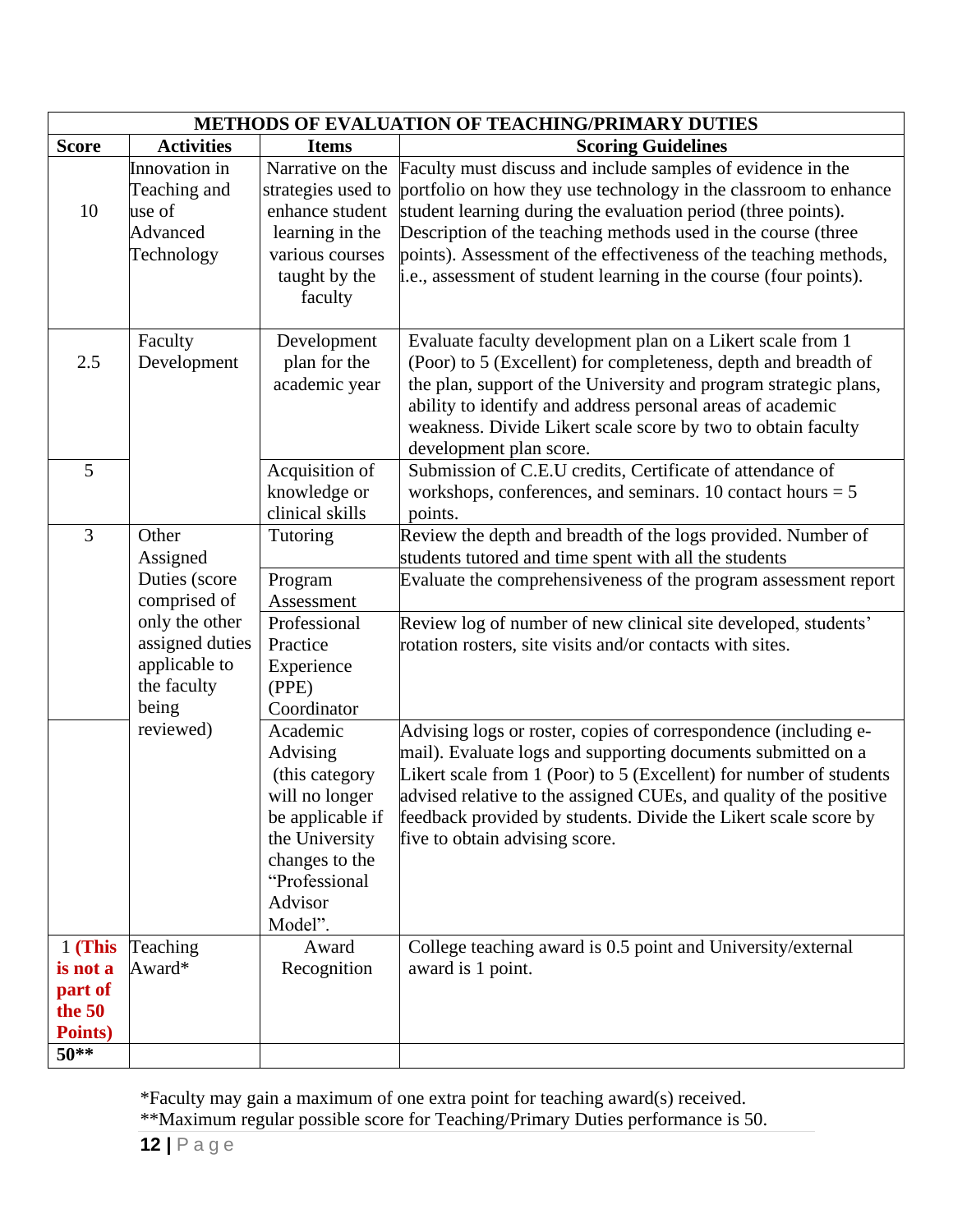#### **Establishment of the Criteria for Teaching/Primary Duties**

The faculty's total score will be obtained by summation of the scores obtained for the Evaluations of Teaching Performance, Teaching Materials, Innovation, Faculty Development, and Other Assigned Duties sub-scores. The total maximum possible score for Teaching/Primary Duties performance is 50. The faculty may attain an additional one point based upon receipt of a teaching award. Based on the faculty members total teaching/primary duties score, his/her level of performance (range from Satisfactory to Superior) will be ascertained from the table below:

| <b>Criteria for Evaluation of Teaching/Primary Duties</b>                                                  |                                                                |  |  |
|------------------------------------------------------------------------------------------------------------|----------------------------------------------------------------|--|--|
| <b>Level of Performance</b>                                                                                | <b>Total</b><br><b>Teaching/Primary</b><br><b>Duties Score</b> |  |  |
|                                                                                                            |                                                                |  |  |
| <b>Acceptable</b>                                                                                          |                                                                |  |  |
| (Necessary for retention in years one for tenure track and clinical<br>and research faculty and lecturers) | $20 - 24$                                                      |  |  |
| 19.3(2) a.1 list teaching as satisfactory,                                                                 |                                                                |  |  |
| This is not listed a part of the grading rubrics for the portfolio                                         |                                                                |  |  |
| document, p. 48-49 of Contract                                                                             |                                                                |  |  |
| <b>Satisfactory</b>                                                                                        |                                                                |  |  |
| (Necessary for retention in years two for tenure track and clinical                                        | $25-29$                                                        |  |  |
| and research faculty and lecturers)                                                                        |                                                                |  |  |
| <b>Highly Satisfactory</b>                                                                                 |                                                                |  |  |
| (Necessary for retention in years two for tenure track and clinical                                        |                                                                |  |  |
| and research faculty and lecturers)                                                                        |                                                                |  |  |
| <b>Effective</b>                                                                                           |                                                                |  |  |
| (Necessary for retention in year three and for annual reappointment                                        | 30-34                                                          |  |  |
| for clinical /research faculty in year 6 and beyond)                                                       |                                                                |  |  |
| <b>Highly Effective</b>                                                                                    |                                                                |  |  |
| (Necessary for retention in year four for tenure track and clinical                                        | 35-39                                                          |  |  |
| faculty and for extended contract for lecturers, promotion to                                              |                                                                |  |  |
| assistant professor, or maintaining 3-year appointment for clinical<br>faculty)                            |                                                                |  |  |
| <b>Significant</b>                                                                                         |                                                                |  |  |
| (Necessary for retention in year 5 for tenure track and clinical                                           | 40-44                                                          |  |  |
| faculty)                                                                                                   |                                                                |  |  |
| <b>Superior</b>                                                                                            |                                                                |  |  |
| (Necessary for tenure or eligibility for 3-year appointment for                                            | $45 - 50$                                                      |  |  |
| clinical faculty)                                                                                          |                                                                |  |  |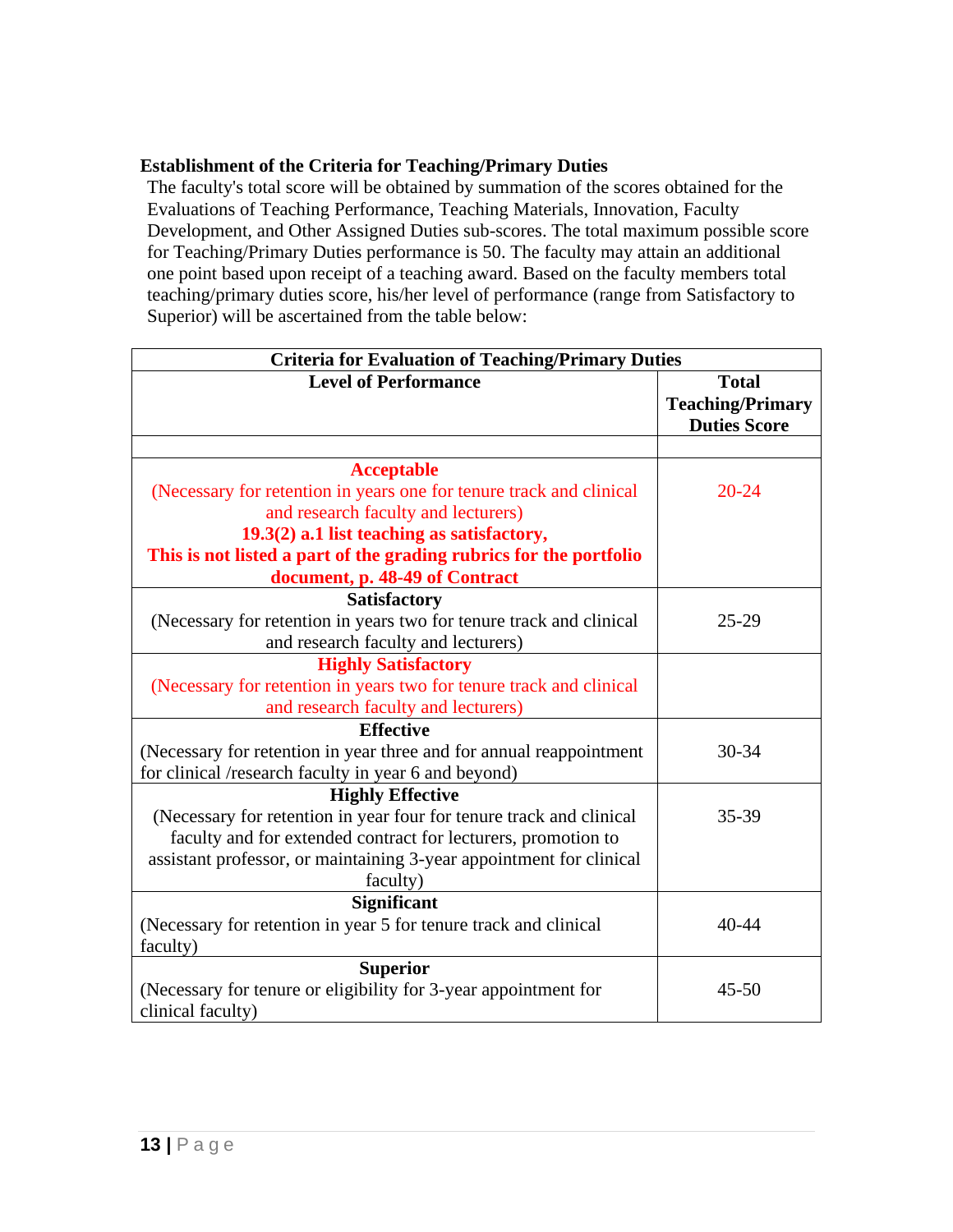Exceptionality Criteria: An eligible faculty member may apply for consideration for tenure or promotion on the basis of exceptional performance based upon the relevant University evaluation described in Sections 19.a.(2)(a)a.6 or 7. (pp. 49-50 of Contract)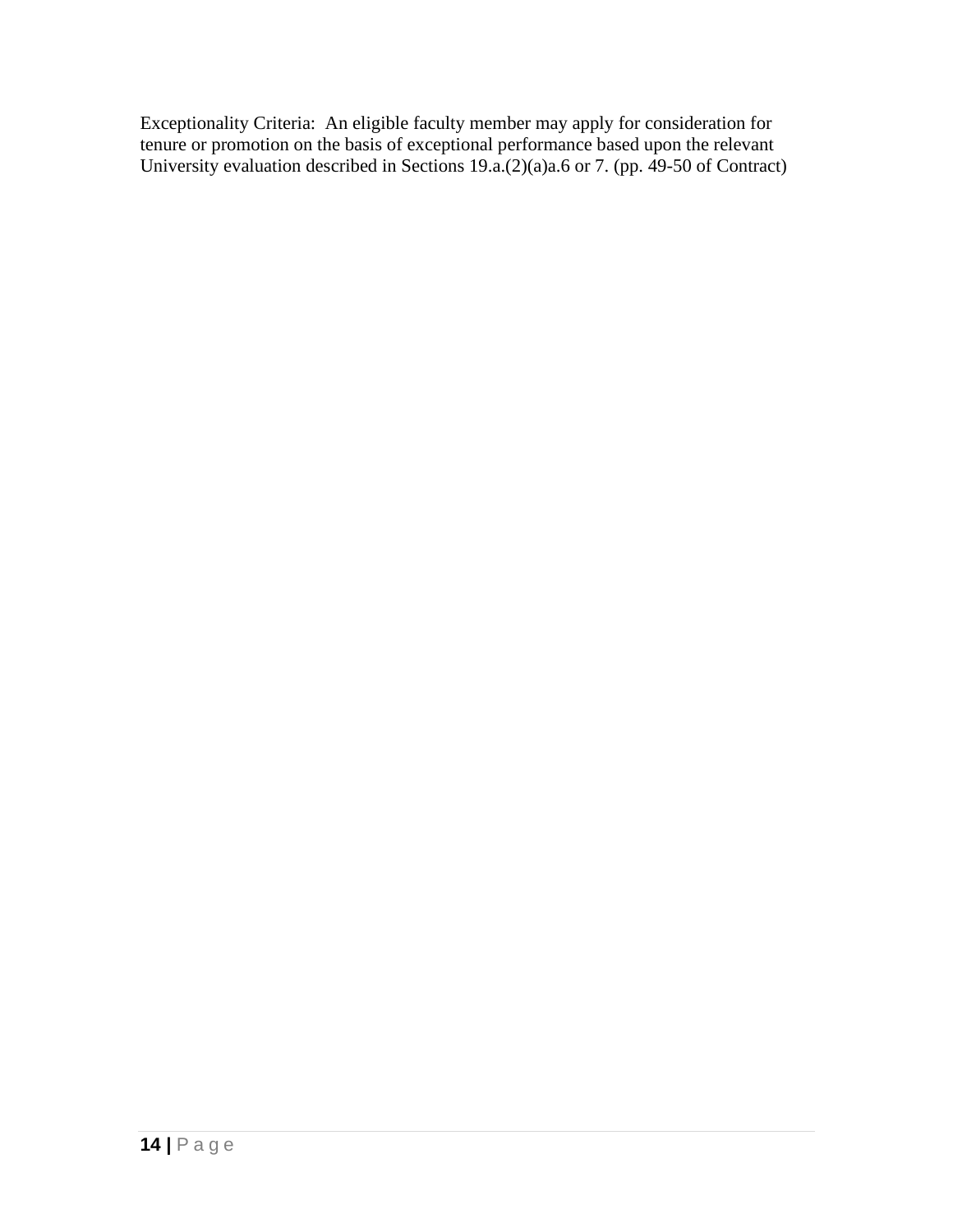#### **D. RESEARCH/CREATIVE ACTIVITIES (Applies to Unit A -Tenured, Tenure Track, Clinical and Research Faculty)**

#### **CATEGORIES OF MATERIALS AND ACTIVITIES**

Performance in the research/creative activities domain is evaluated at Category levels I and II and must be based on research work substantially done or completed at Chicago State University. Category II is judged to be more rigorous than Category I. The expected activities and corresponding samples of evidence of performance for each activity are presented below:

| <b>Category I (Lower Level of Performance)-Materials and Activities</b> |                                   |                                   |                                                        |  |
|-------------------------------------------------------------------------|-----------------------------------|-----------------------------------|--------------------------------------------------------|--|
|                                                                         | <b>Activities</b><br><b>Items</b> |                                   | <b>Example(s) of Evidence or Documentation to</b>      |  |
|                                                                         |                                   |                                   | <b>Submit in the Portfolio</b>                         |  |
| $\mathbf{1}$                                                            |                                   | Non-peer reviewed                 | Letter of acceptance from the professional             |  |
|                                                                         |                                   | professional conference           | organization or a copy of the conference program       |  |
|                                                                         | Presentation                      | Coordination and presenting at    | Letter of acceptance from the professional             |  |
|                                                                         |                                   | clinical specialty interest group | organization or a copy of the conference program       |  |
| $\overline{2}$                                                          |                                   | Publication of article in a non-  | Copy of the publication from the periodical            |  |
|                                                                         |                                   | peer reviewed journal             |                                                        |  |
|                                                                         | Publications                      | Submission of manuscript in a     | Letter of acknowledgement of manuscript from the       |  |
|                                                                         |                                   | peer reviewed journal             | journal editor                                         |  |
| 3                                                                       |                                   | Research in progress              | Copy of the research proposal (purpose,                |  |
|                                                                         |                                   |                                   | methodology, timeline for implementation) and IRB      |  |
|                                                                         |                                   |                                   | approval                                               |  |
|                                                                         |                                   | Chair of a student capstone       | Cover and signature page of the student capstone       |  |
|                                                                         |                                   | project within the department     | project                                                |  |
|                                                                         |                                   | Mentorship of a student           | Cover and signature page of the student capstone       |  |
|                                                                         | Research                          | capstone project outside the      | project                                                |  |
|                                                                         |                                   | department                        |                                                        |  |
|                                                                         |                                   | Critical review of the literature | Copy of the literature review                          |  |
|                                                                         |                                   | in an area of interest            |                                                        |  |
|                                                                         |                                   | Co-PI on a multicenter            | Letter of invitation to participate in the research    |  |
|                                                                         |                                   | research                          |                                                        |  |
| $\overline{4}$                                                          | <b>Grants</b>                     | Intramural grant award            | Letter of award. Travel grants not considered          |  |
|                                                                         |                                   | Submission of a competitive       | Letter of acknowledgement from the external grant      |  |
|                                                                         |                                   | external grant for funding        | agency, Institute or foundation                        |  |
| 5                                                                       | Others                            | Nomination on a national or       | Letter of nomination from the professional             |  |
|                                                                         |                                   | regional committee to develop     | organization. It is expected that faculty name will be |  |
|                                                                         |                                   | policies/guidelines for the       | listed on the publication that will emerge from this   |  |
|                                                                         |                                   | profession                        | project.                                               |  |
|                                                                         |                                   | Advance training or course        | Letter from the partnering University or Institute     |  |
|                                                                         |                                   | work in a University or           |                                                        |  |
|                                                                         |                                   | Institute aimed at enhancing      |                                                        |  |
|                                                                         |                                   | research/clinical skills          |                                                        |  |
|                                                                         |                                   | Course work towards AHIMA         | Copy of payment towards course work                    |  |
|                                                                         |                                   | specialty certifications          |                                                        |  |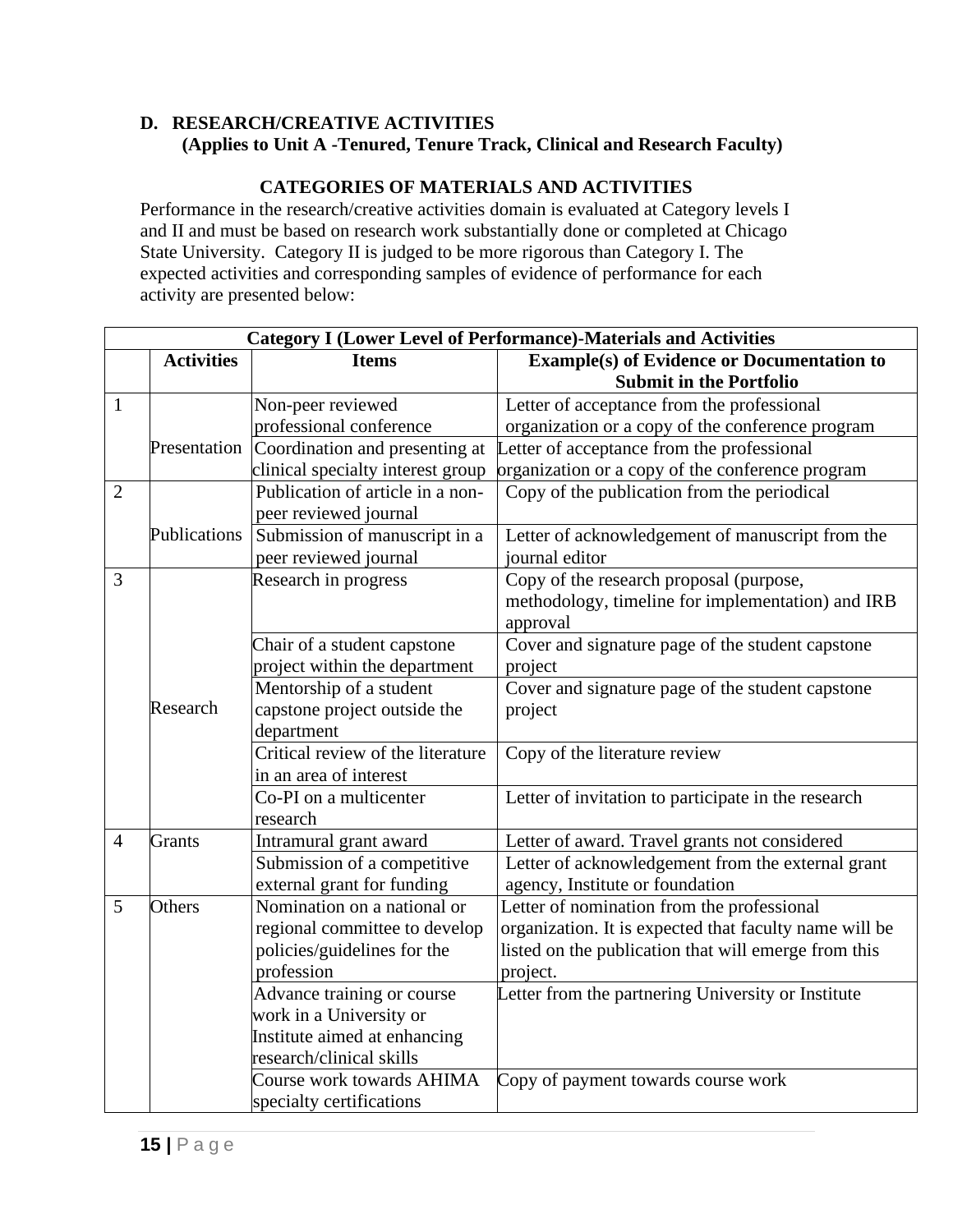|                | <b>Category II (Higher Level of Performance) -Materials and Activities</b> |                                             |                                             |  |  |  |
|----------------|----------------------------------------------------------------------------|---------------------------------------------|---------------------------------------------|--|--|--|
|                | <b>Activities</b>                                                          | <b>Items</b>                                | <b>Example(s) of Evidence or</b>            |  |  |  |
|                |                                                                            |                                             | <b>Documentation to Submit in the</b>       |  |  |  |
|                |                                                                            |                                             | <b>Portfolio</b>                            |  |  |  |
| $\mathbf{1}$   |                                                                            | Presentation at a peer reviewed national    | Letter of acceptance from the               |  |  |  |
|                |                                                                            | conference                                  | professional organization or a copy of      |  |  |  |
|                | Presentation                                                               |                                             | the conference program                      |  |  |  |
|                |                                                                            | Keynote speaker or presenter at a national  | Invitation letter to present at the lecture |  |  |  |
|                |                                                                            | lecture series                              | series                                      |  |  |  |
|                |                                                                            | Presentation of a workshop at a national    | Letter of acceptance from the               |  |  |  |
|                |                                                                            | conference                                  | professional organization or a copy of      |  |  |  |
|                |                                                                            |                                             | the conference program                      |  |  |  |
| 2              |                                                                            | Author or co-author of a book or chapter    | Contract letter from a reputable            |  |  |  |
|                |                                                                            | in a book                                   | publishing house. Books published by        |  |  |  |
|                |                                                                            |                                             | "vanity press" is not acceptable            |  |  |  |
|                |                                                                            | Author or co-author of manuscript in        | Letter of acceptance from the journal       |  |  |  |
|                |                                                                            | peer reviewed journal                       | editor. Manuscript cannot be counted        |  |  |  |
|                |                                                                            |                                             | again when it is published or in print      |  |  |  |
|                | Publications                                                               | Author or co-author of an assessment        | Contract letter from a reputable firm       |  |  |  |
|                |                                                                            | tool with reputable publisher               | publishing the assessment tool              |  |  |  |
|                |                                                                            | Creation of a learning tool (i.e., games,   | Contract letter from a reputable firm       |  |  |  |
|                |                                                                            | computer programs, or videotapes)           | publishing the learning tool                |  |  |  |
|                |                                                                            | Editor or co-Editor of a clinical specialty | Contract letter from a reputable firm or    |  |  |  |
|                |                                                                            | compendium or monograph                     | professional organization publishing        |  |  |  |
|                |                                                                            |                                             | the compendium or monograph                 |  |  |  |
|                |                                                                            | Copyright or patent of an instrument/tool   | Certified copy of the copyright or          |  |  |  |
|                |                                                                            |                                             | patent certificate issued by the federal    |  |  |  |
|                |                                                                            |                                             | government                                  |  |  |  |
| 3              |                                                                            | Submission of a competitive external        | Letter from the funding agency,             |  |  |  |
|                |                                                                            | grant with funding level score              | Institute or Foundation including the       |  |  |  |
|                |                                                                            |                                             | reviewer's score                            |  |  |  |
|                | <b>Grants</b>                                                              | Award of a competitive external grant       | Letter of award from the funding            |  |  |  |
|                |                                                                            |                                             | agency, Institute or Foundation.            |  |  |  |
| $\overline{4}$ |                                                                            | Fellowship award in recognition of          | Certificate of the fellowship award         |  |  |  |
|                |                                                                            | scholarly contribution to the professional  |                                             |  |  |  |
|                | Others                                                                     | literature                                  |                                             |  |  |  |
|                |                                                                            | Completion of an AHIMA specialty            | Certificate of Board credentialing          |  |  |  |
|                |                                                                            | certification                               |                                             |  |  |  |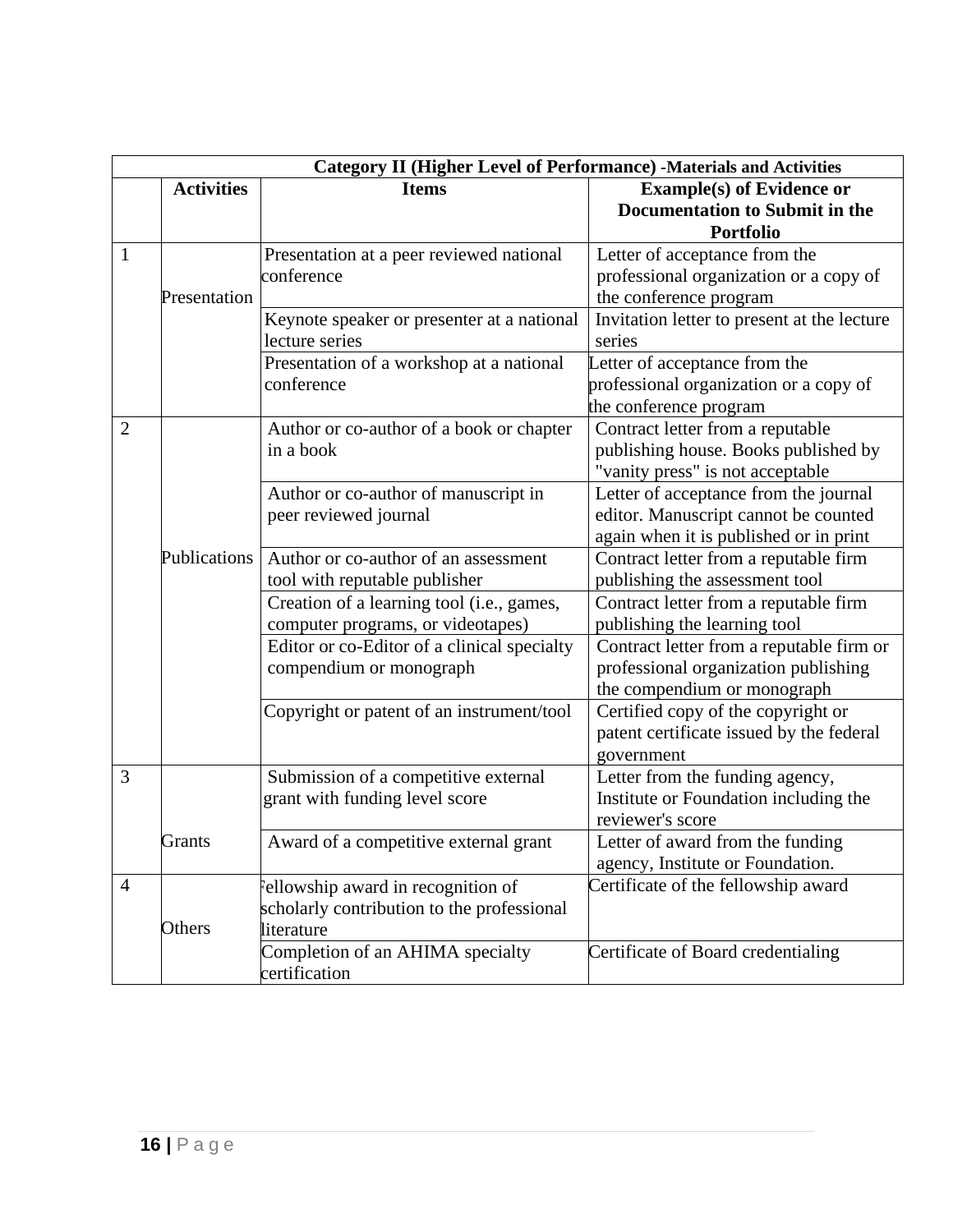#### **METHODS OF EVALUATION OF RESEARCH/CREATIVE ACTIVITIES**

Performance in the research/creative activities must be work that is completed while employed at CSU. All tenured, tenure-track, clinical and research faculty will be evaluated in the research/creative activity domain using the following key evaluative performance measures:

|                | METHODS OF EVALUATION OF RESEARCH/CREATIVE ACTIVITIES |                                                                                                                                               |                                                                                                          |  |  |  |
|----------------|-------------------------------------------------------|-----------------------------------------------------------------------------------------------------------------------------------------------|----------------------------------------------------------------------------------------------------------|--|--|--|
|                | <b>Performance</b><br><b>Descriptor</b>               | <b>Tenure Track/Research Faculty</b><br><b>Key Evaluative Performance</b><br><b>Measures</b>                                                  | <b>Clinical Faculty</b><br><b>Key Evaluative Performance</b><br><b>Measures</b>                          |  |  |  |
| 1              | Appropriate<br>(Year 1)                               | Articulation of research agenda with<br>documentation and timeline of<br>implementation                                                       | Articulation of research agenda with<br>documentation and timeline of<br>implementation                  |  |  |  |
| $\overline{2}$ | Satisfactory<br>(Year 2)                              | One item from Category I                                                                                                                      | Articulation of research agenda with<br>documentation and timeline of<br>implementation and IRB approval |  |  |  |
| $\overline{3}$ | Highly<br>Satisfactory<br>(Year 3)                    | One item from Category I and one<br>from Category II                                                                                          | One item from Category I                                                                                 |  |  |  |
| $\overline{4}$ | Effective<br>(Year 4)                                 | Cumulatively must have at least one<br>publication or grant from Category I or<br>Н                                                           | Two items from Category I                                                                                |  |  |  |
| 5              | Significant<br>(Year 5)                               | Cumulatively must have at least two<br>publications or external grants (or a<br>combination) from Category I or II<br>since employment at CSU | Two items from Category I and one<br>item from Category II                                               |  |  |  |
| 6              | Superior<br>(Tenure and<br>Promotion)                 | Cumulatively must have at least three<br>publications (or a combination) from<br>Category I or II since employment at<br><b>CSU</b>           | Must have at least one publication or<br>grant from Category I or II                                     |  |  |  |

#### **Relative Importance**

For Unit A (tenured, tenure-track, clinical and research) faculty, research/creative activities are considered of secondary importance to teaching/primary duties. Research/creative activities and service are considered of equal importance. Research and creative activities that involve student participation are highly encouraged. A competitive external grant that is funded is considered of equal importance to publication in a peer-reviewed journal. All tenured, tenure-track and clinical/research faculty will be evaluated in the research/creative activities domain.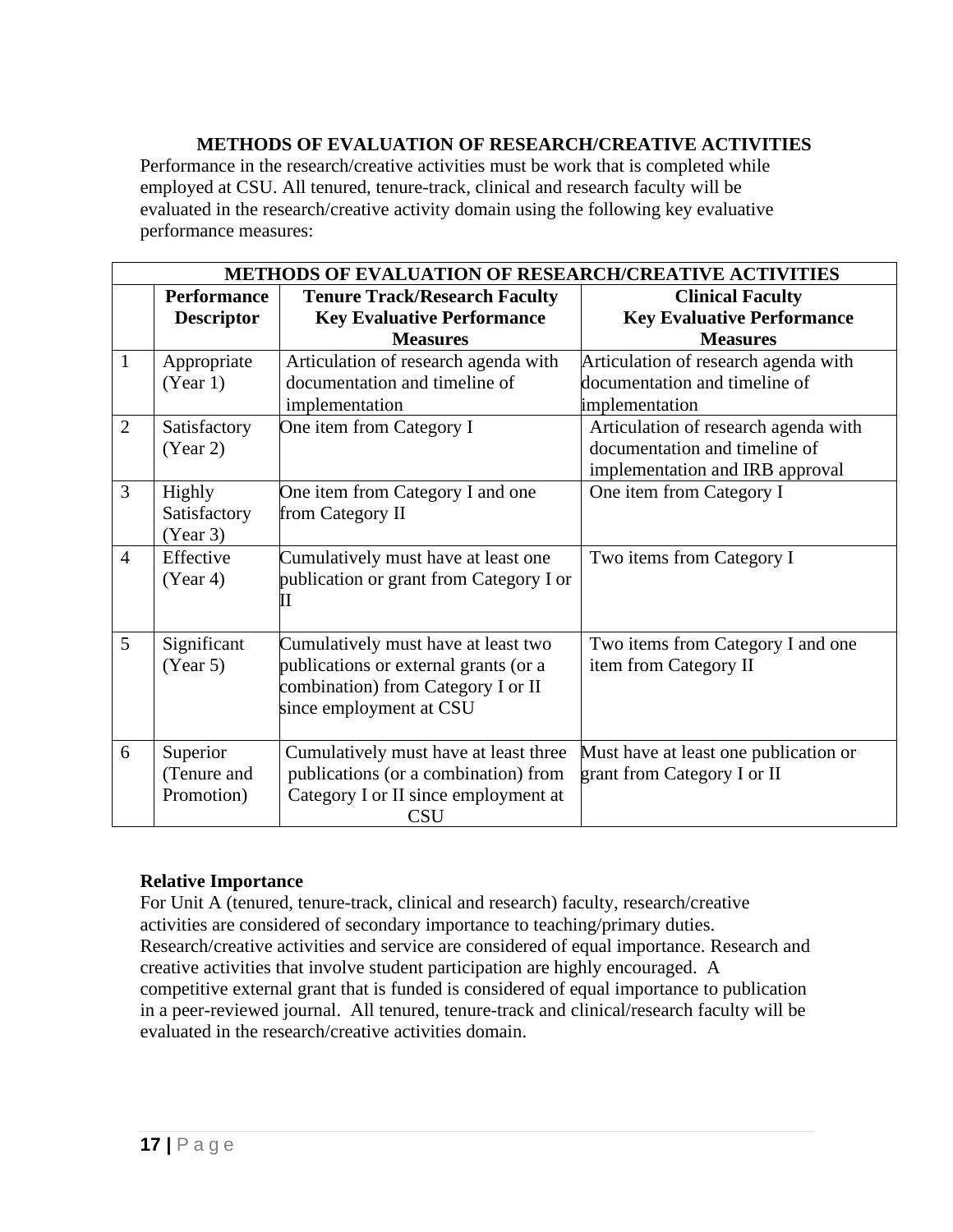### **E. SERVICE**

**(Applies to Unit A -Tenured, Tenure Track, Clinical and Research Faculty)** Service to the institution, profession or community is an important element of professional development. Service to the profession and communities positively influences teaching/primary duties and research/creative activities. Any activity in which the faculty member receives payment, stipend or part of assigned workload will not be counted as service. Performance in the service domain is evaluated at five levels and at two broad categories of importance. The expected activities at each level and relevant example of each activity are presented below:

| <b>Categories of Service - Category I (Lower Level of Performance</b> |                                             |                                                      |  |  |  |
|-----------------------------------------------------------------------|---------------------------------------------|------------------------------------------------------|--|--|--|
|                                                                       | <b>Activity</b>                             | <b>Example(s) of Evidence and Documentation to</b>   |  |  |  |
|                                                                       |                                             | <b>Submit in the Portfolio</b>                       |  |  |  |
|                                                                       | a. Department Level                         |                                                      |  |  |  |
| $\mathbf{1}$                                                          | Service on a Standing or Ad-hoc             | Letter from the Committee chairs(s) confirming       |  |  |  |
|                                                                       | Committee                                   | active participation, attendance record and roles    |  |  |  |
| $\overline{2}$                                                        | Seminar or presentation to faculty and/or   | Letter from the department chair confirming role     |  |  |  |
|                                                                       | workshop to enhance student development     | and Power-point presentation slides                  |  |  |  |
| 3                                                                     | Guest lecturer in a class taught by a peer  | Letter from the peer faculty confirming              |  |  |  |
|                                                                       |                                             | participation and Power-point presentation slides    |  |  |  |
| $\overline{4}$                                                        | Mentorship of a junior faculty member or    | Meeting log signed by the mentor and mentee          |  |  |  |
|                                                                       | students                                    | including dates and activities at each session       |  |  |  |
| 5                                                                     | Reader of a capstone project within the     | Letter from the capstone project faculty mentor and  |  |  |  |
|                                                                       | department                                  | signature page of the capstone project               |  |  |  |
| 6                                                                     | Faculty advisor for a professional student  | Letter from the chair attesting to the effectiveness |  |  |  |
|                                                                       | organization on campus (this category will  | of the faculty in this role                          |  |  |  |
|                                                                       | no longer be applicable if the University   |                                                      |  |  |  |
|                                                                       | changes to the "Professional Advisor        |                                                      |  |  |  |
|                                                                       | Model".                                     |                                                      |  |  |  |
|                                                                       | <b>b. College Level</b>                     |                                                      |  |  |  |
| 1                                                                     | Service on a College Standing or Ad-hoc     | Letter from the Committee chair confirming active    |  |  |  |
|                                                                       | Committee, or recruitment activities        | participation, attendance record and roles           |  |  |  |
| $\overline{2}$                                                        | Guest lecturer/invited speaker at another   | Letter from the peer faculty confirming              |  |  |  |
|                                                                       | department within the College               | participation and Power-point presentation slides    |  |  |  |
| 3                                                                     | Member of a capstone project committee      | Letter from the capstone project faculty mentor and  |  |  |  |
|                                                                       | outside the department                      | signature page of the capstone project               |  |  |  |
|                                                                       | c. University Level                         |                                                      |  |  |  |
| $\mathbf{1}$                                                          | Guest lecturer or invited speaker for a     | Letter from the peer faculty confirming              |  |  |  |
|                                                                       | department outside of the College and       | participation and Power-point presentation slides    |  |  |  |
|                                                                       | within the University                       |                                                      |  |  |  |
| $\mathbf{2}$                                                          | Service on a University Standing or Ad-hoc  | Letter from the Committee chair confirming active    |  |  |  |
|                                                                       | Committee                                   | participation, attendance record and roles           |  |  |  |
| 3                                                                     | Faculty supervision of students             | Letter from the organization/agency confirming       |  |  |  |
|                                                                       | participating in recruitment activities for | roles and outcome of the service learning or         |  |  |  |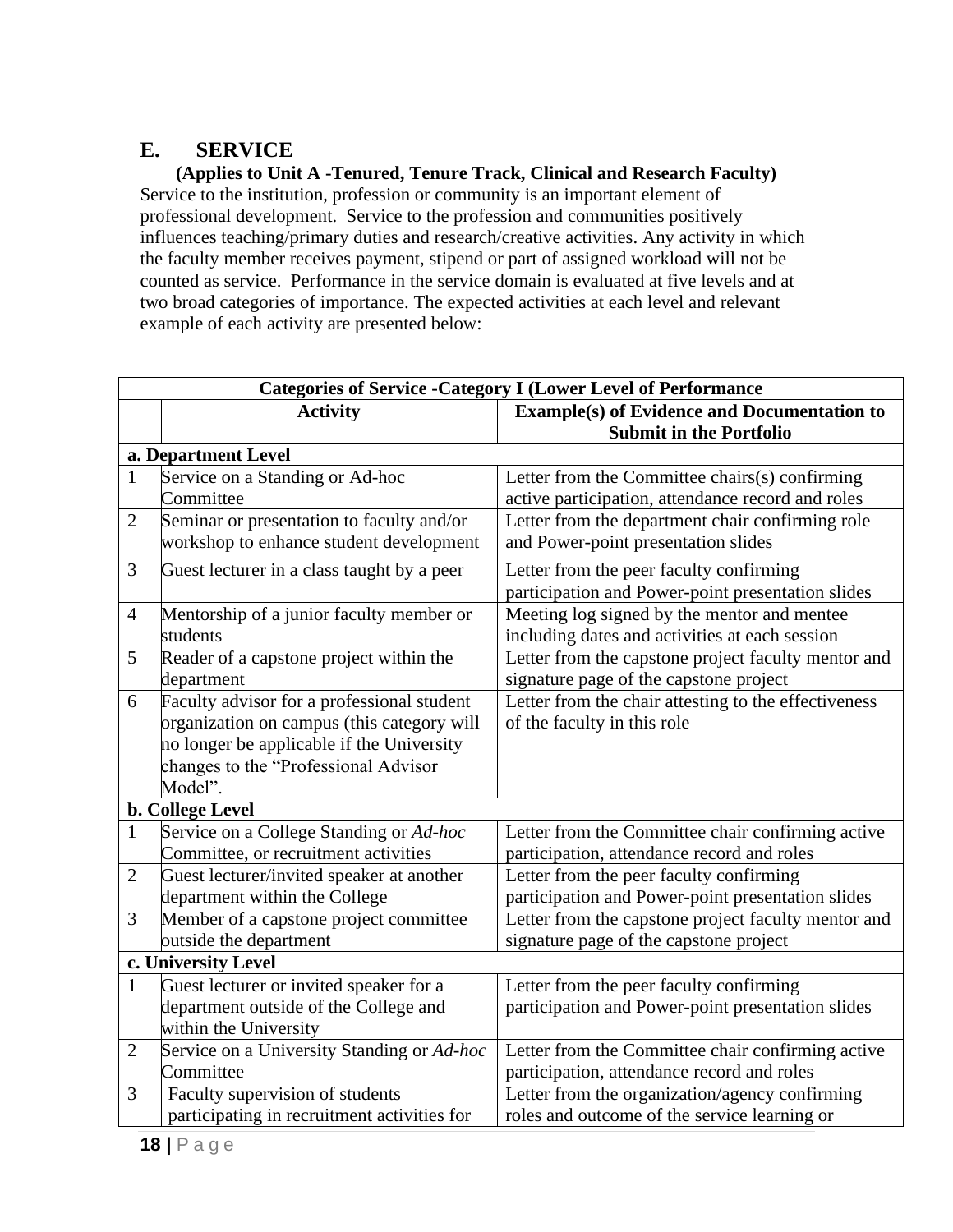| <b>Categories of Service - Category I (Lower Level of Performance</b> |                                                |                                                    |  |
|-----------------------------------------------------------------------|------------------------------------------------|----------------------------------------------------|--|
|                                                                       | <b>Activity</b>                                | <b>Example(s) of Evidence and Documentation to</b> |  |
|                                                                       |                                                | <b>Submit in the Portfolio</b>                     |  |
|                                                                       | the University                                 | recruitment activities                             |  |
|                                                                       | d. Professional                                |                                                    |  |
| $\mathbf{1}$                                                          | Advisory Board member for local, state,        | Letter from the organization confirming active     |  |
|                                                                       | or national professional organization          | participation, attendance record and roles         |  |
| $\overline{2}$                                                        | Service to a local or state professional       | Letter from the organization confirming roles and  |  |
|                                                                       | organization or agency                         | outcome of the service                             |  |
| 3                                                                     | Invited speaker for a professional             | Letter from the organization/institution/agency    |  |
|                                                                       | organization, institution or agency            | confirming roles and outcome of the service        |  |
| $\overline{4}$                                                        | Award for service from a local or state        | Letter from the organization/agency confirming     |  |
|                                                                       | professional organization or agency            | service award recognition                          |  |
| 5                                                                     | Book reviewer for a reputable publishing       | Letter from the book publisher                     |  |
|                                                                       | house                                          |                                                    |  |
|                                                                       | e. Community                                   |                                                    |  |
| $\mathbf{1}$                                                          | Member of a Community Advisory Board           | Letter from the organization confirming active     |  |
|                                                                       | related to health or education                 | participation, attendance record and roles         |  |
| $\overline{2}$                                                        | Guest lecturer/ speaker related to topics of   | Letter from the organization confirming invitation |  |
|                                                                       | health or education for community              | and power-point presentation slides/speech to the  |  |
|                                                                       | organization or agencies                       | organization or agencies                           |  |
| 3                                                                     | Faculty supervision of students                | Letter from the community organization confirming  |  |
|                                                                       | participating in service activities related to | participation and outcome of the event             |  |
|                                                                       | health or education within the community       |                                                    |  |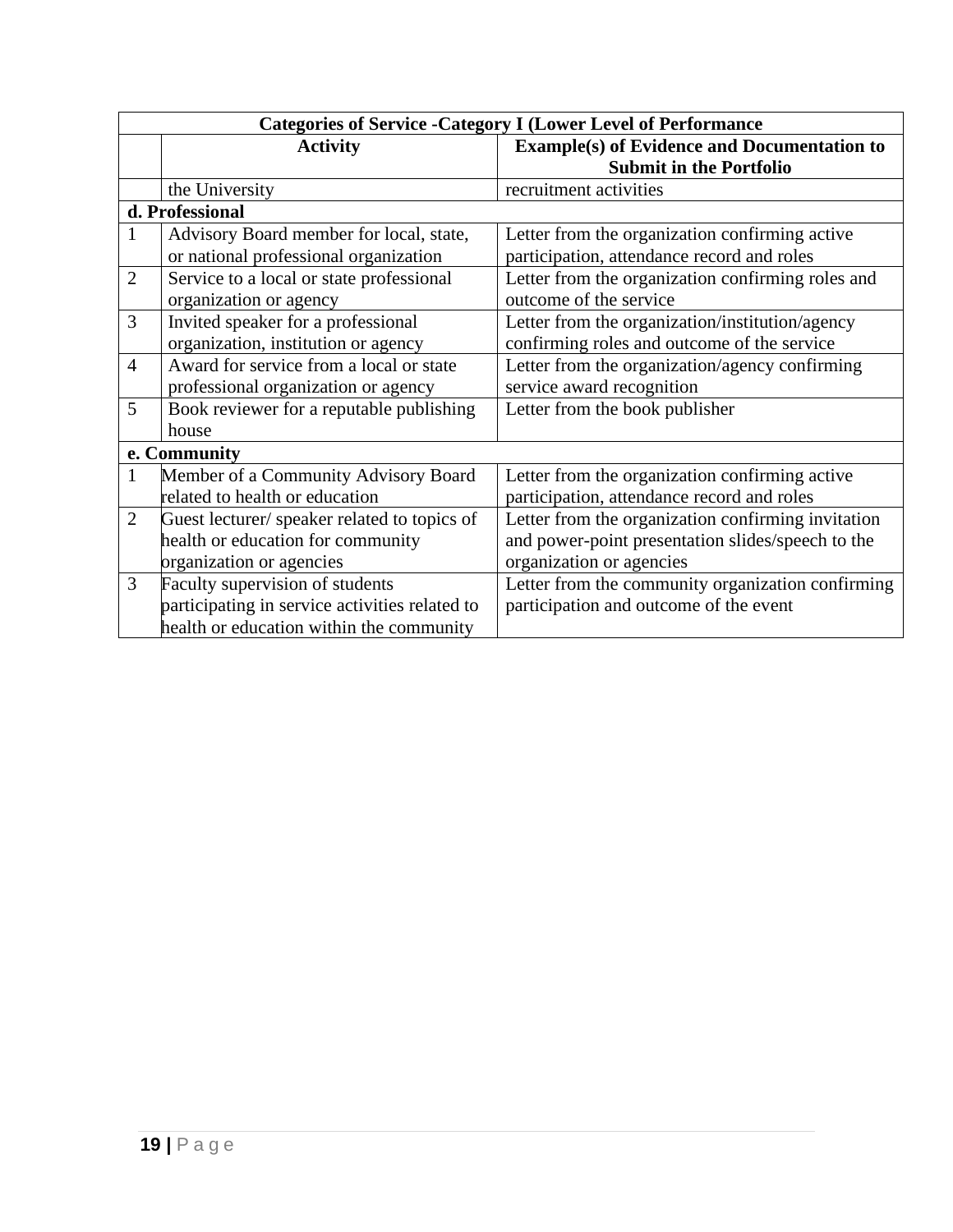|                | <b>Categories of Service - Category II (Higher Level of Performance)</b> |                                                                                                        |  |  |  |
|----------------|--------------------------------------------------------------------------|--------------------------------------------------------------------------------------------------------|--|--|--|
|                | <b>Activity</b>                                                          | <b>Example(s) of Evidence and Documentation to</b>                                                     |  |  |  |
|                |                                                                          | <b>Submit in the Portfolio</b>                                                                         |  |  |  |
|                | a. Department                                                            |                                                                                                        |  |  |  |
| $\mathbf{1}$   | Recording secretary of the department                                    | Letter from the Chair of the department confirming                                                     |  |  |  |
|                | meeting minutes for at least a semester                                  | the role of recording secretary and term of office                                                     |  |  |  |
| $\overline{2}$ | Administrative duty/project assigned by the                              | Letter from the department Chair confirming duty or                                                    |  |  |  |
|                | department Chair                                                         | project assigned and successful completion                                                             |  |  |  |
| 3              | Leadership on a department Standing or                                   | Letter from the Chair confirming leadership role and                                                   |  |  |  |
|                | Ad-hoc Committee                                                         | committee                                                                                              |  |  |  |
| b.             | College                                                                  |                                                                                                        |  |  |  |
| $\mathbf{1}$   | Recognition by College for service-<br>centered activity/project         | Letter from the dean confirming service recognition                                                    |  |  |  |
| $\overline{2}$ | Leadership in a College Standing or Ad-                                  | Letter from the peer faculty confirming                                                                |  |  |  |
|                | hoc Committee                                                            | participation and Power-point presentation slides                                                      |  |  |  |
| 3              | Administrative duty/project assigned by                                  | Letter from the dean confirming duty or project                                                        |  |  |  |
|                | the dean to advance the College strategic                                | assigned and successful completion                                                                     |  |  |  |
|                | plan                                                                     |                                                                                                        |  |  |  |
| $c_{\bullet}$  | <b>University</b>                                                        |                                                                                                        |  |  |  |
| $\mathbf{1}$   | Recognition by the University for specific                               | Letter from the University Committee chair,                                                            |  |  |  |
|                | service-centered activity/project                                        | Provost/President confirming service project                                                           |  |  |  |
| $\overline{2}$ | Leadership on a University Standing or                                   | Letter from the Provost/President confirming                                                           |  |  |  |
|                | Ad-hoc Committee                                                         | leadership appointment                                                                                 |  |  |  |
| 3              | Active Participation on a University                                     | Letter from the University Committee chair                                                             |  |  |  |
|                | Standing or Ad-hoc Committee                                             | confirming Committee service                                                                           |  |  |  |
| d.             | Professional                                                             |                                                                                                        |  |  |  |
| 1              | Service to a national professional                                       | Letter from the organization confirming duration of                                                    |  |  |  |
|                | organization                                                             | service and roles. Attendance page of the minutes                                                      |  |  |  |
|                |                                                                          | of the meetings                                                                                        |  |  |  |
| $\overline{2}$ | Service award from a local, state or                                     | Letter from the organization confirming service                                                        |  |  |  |
|                | national professional organization                                       | award                                                                                                  |  |  |  |
| 3              | Leadership within a local, state or national                             | Letter from the organization, institution or agency                                                    |  |  |  |
|                | professional organization or agency                                      | confirming leadership roles. Attendance page of                                                        |  |  |  |
|                |                                                                          | the minutes of the meetings                                                                            |  |  |  |
| $\overline{4}$ | External grant reviewer or manuscript                                    | Letter from the external agency or journal editor                                                      |  |  |  |
|                | reviewer for a peer refereed journal                                     | confirming appointment as a reviewer                                                                   |  |  |  |
| 5              | Item writing for the AHIMA national                                      | Letter from the organization confirming                                                                |  |  |  |
|                | certification examination                                                | appointment and no payment                                                                             |  |  |  |
| 6              | Member of a professional organization<br>accreditation team              | Letter from the organization confirming                                                                |  |  |  |
|                | Examiner on a thesis /dissertation                                       | appointment and terms, visit announcement letters<br>Letter from the chair of the thesis /dissertation |  |  |  |
| 7              |                                                                          |                                                                                                        |  |  |  |
|                | committee outside the department and<br>other universities               | committee and signature page of the thesis<br>/dissertation                                            |  |  |  |
|                |                                                                          |                                                                                                        |  |  |  |
|                |                                                                          |                                                                                                        |  |  |  |
|                |                                                                          |                                                                                                        |  |  |  |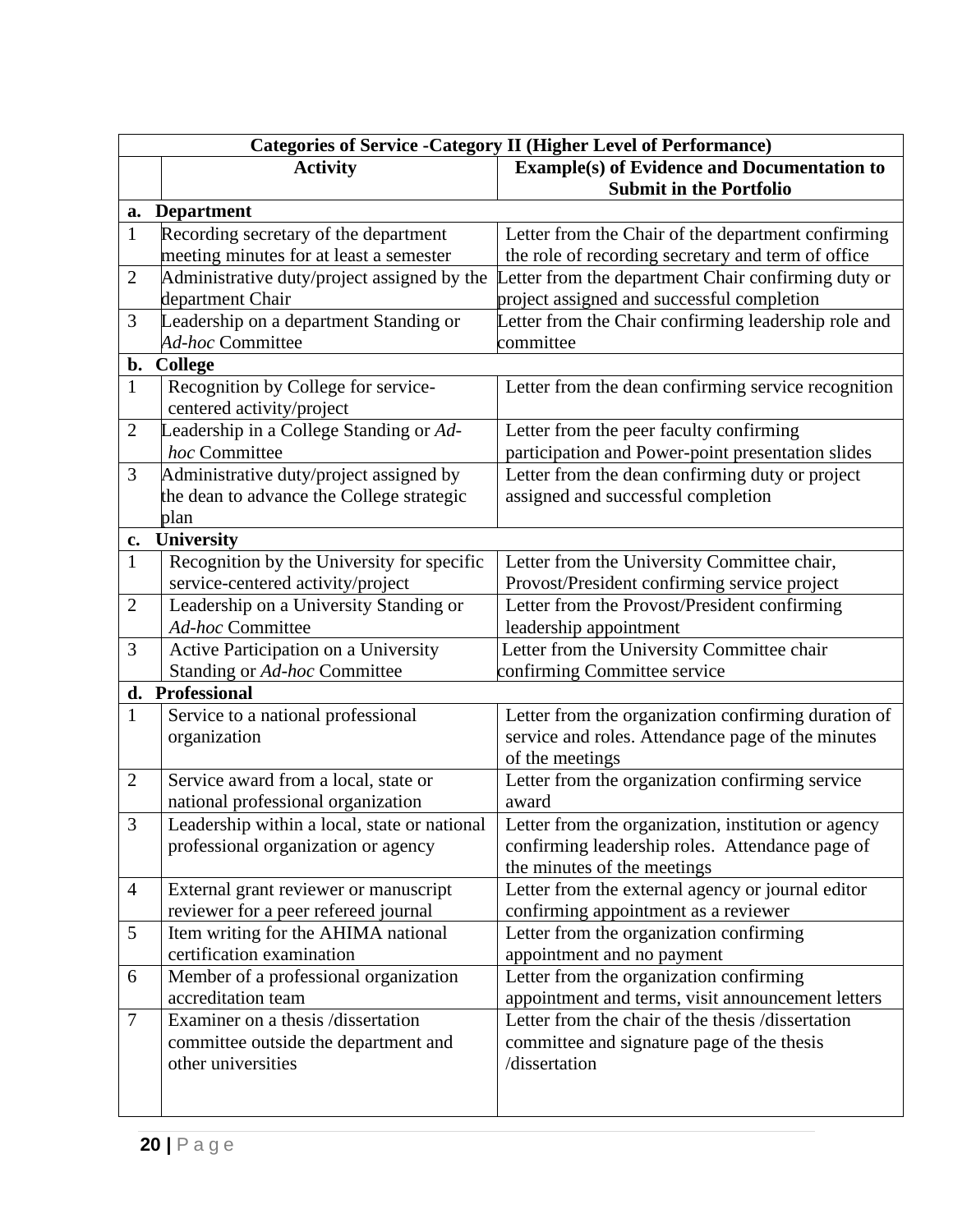| <b>Categories of Service - Category II (Higher Level of Performance)</b> |                                          |                                                     |  |
|--------------------------------------------------------------------------|------------------------------------------|-----------------------------------------------------|--|
|                                                                          | <b>Activity</b>                          | <b>Example(s) of Evidence and Documentation to</b>  |  |
|                                                                          |                                          | <b>Submit in the Portfolio</b>                      |  |
| e.                                                                       | <b>Community</b>                         |                                                     |  |
|                                                                          | Leadership in a community organization   | Letter from the organization confirming active      |  |
|                                                                          | or agency related to health or education | participation, attendance record and roles          |  |
|                                                                          | Award for consistent and impactful       | Letter from the organization confirming recognition |  |
|                                                                          | community service related to health or   | and description of the impact of the service roles  |  |
|                                                                          | education                                |                                                     |  |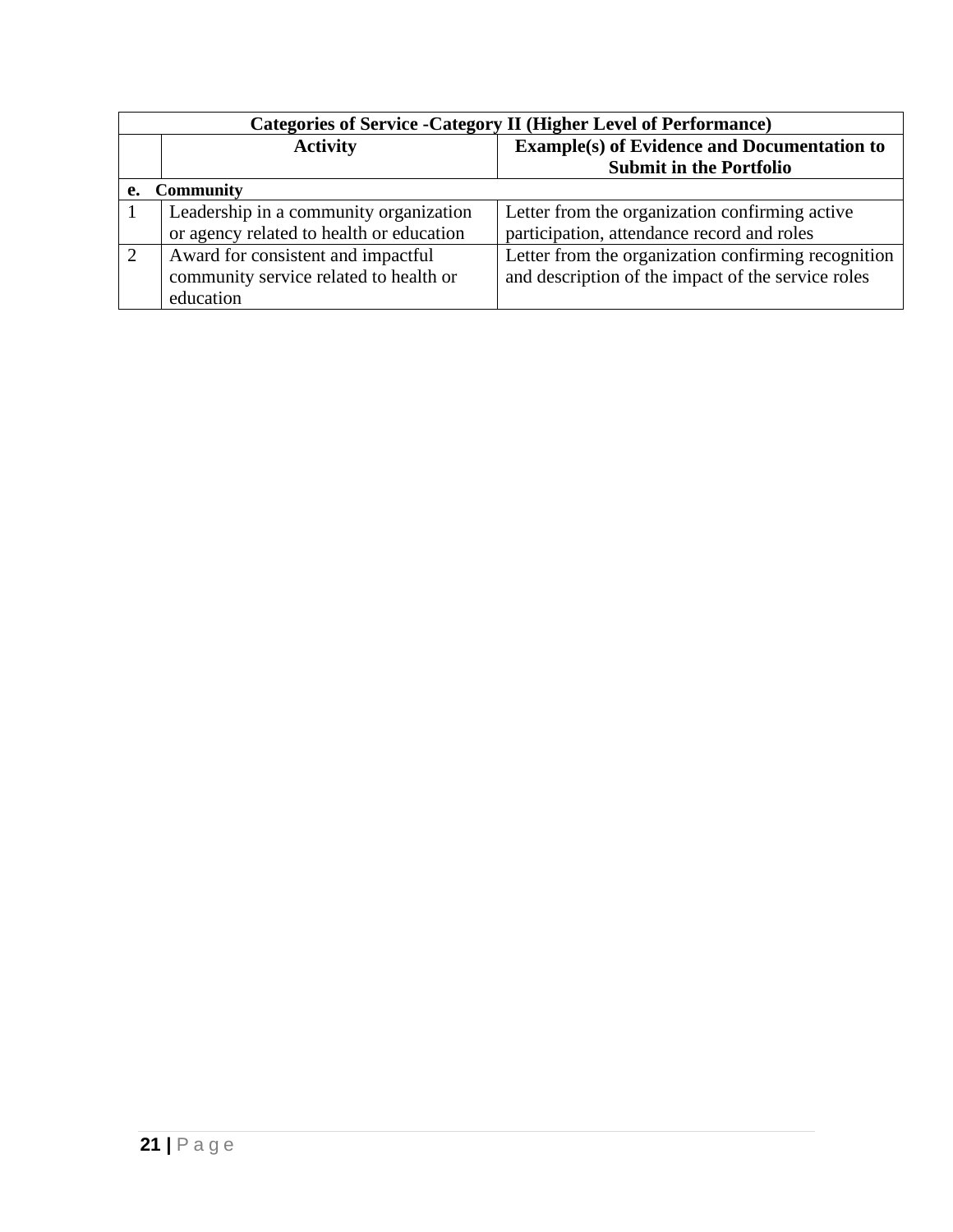#### **METHODS OF EVALUATION OF SERVICE**

Tenured, tenure-track and clinical faculty will be evaluated in the service domain. Research faculty has an option to be evaluated in the service or teaching domain. The service performance for tenure track, clinical and research faculty will be evaluated using the following key performance measures:

| <b>METHODS OF EVALUATION OF SERVICE</b> |                    |                                       |                                          |  |  |
|-----------------------------------------|--------------------|---------------------------------------|------------------------------------------|--|--|
|                                         | <b>Performance</b> | <b>Tenure Track Key Evaluative</b>    | <b>Clinical and Research Faculty Key</b> |  |  |
|                                         | <b>Descriptor</b>  | <b>Performance Measures</b>           | <b>Evaluative Performance Measures</b>   |  |  |
| 1                                       | Appropriate        | Two activities from Category I within | Two activities from Category I within    |  |  |
|                                         | (Year 1)           | the department (a)                    | the department (a)                       |  |  |
| $\overline{2}$                          | Satisfactory       | Two activities from Category I within | Three activities from Category I within  |  |  |
|                                         | (Year 2)           | the department (a) and one item from  | the department (a) and two items from    |  |  |
|                                         |                    | Category I from any level (b-e)       | Category I from any level (b-e)          |  |  |
| 3                                       | Highly             | Three activities from Category I      | Three activities from Category I within  |  |  |
|                                         | Satisfactory       | within the department (a) and two     | the department (a) and three activities  |  |  |
|                                         | (Year 3)           | activities from Category I from any   | from Category I from any level (b-e)     |  |  |
|                                         |                    | $level (b-e)$                         |                                          |  |  |
| $\overline{4}$                          | Effective          | Three activities from Category I      | Three activities from Category I within  |  |  |
|                                         | (Year 4)           | within the department (a) and three   | the department (a) and two activities    |  |  |
|                                         |                    | activities from Category I from any   | from Category II from any level (a-e)    |  |  |
|                                         |                    | $level (b-e)$                         |                                          |  |  |
| 5                                       | Significant        | Three activities from Category I and  | Three activities from Category I and     |  |  |
|                                         | (Year 5)           | one activity from Category II from    | three activities from Category II from   |  |  |
|                                         |                    | any level (a-e)                       | any level (a-e)                          |  |  |
| 6                                       | Superior           | Three activities from Category I, two | Four activities from Category I, three   |  |  |
|                                         | (Tenure and        | activities from Category II from any  | activities from Category II from any     |  |  |
|                                         | Promotion)         | level (a-e) and must have leadership  | level (a-e) and must have leadership     |  |  |
|                                         |                    | responsibility in at least one level. | responsibility in at least one level.    |  |  |

#### **Relative importance**

It is expected that individuals will document widely differing activities and emphasis in their service contributions. The importance of such activities will be considered based on degree of participation, quality and length of service, depth and type of responsibilities within the committee, types of leadership activities and responsibilities such as but not limited to chair, co-chair, secretary, executive board member, or coordinator of an event. Activities in Category II are judged to be more important than Category I. Service will also be judged in terms of its relevance to the employee's assigned responsibilities, and to the University. Generally, the quality and depth of participation (such as leadership or other meaningful contribution) is seen as more important than the quantity of participation. It is also anticipated that service activities engaged in by a faculty member may vary from year to year, often based on the teaching/primary duties assignments and workload.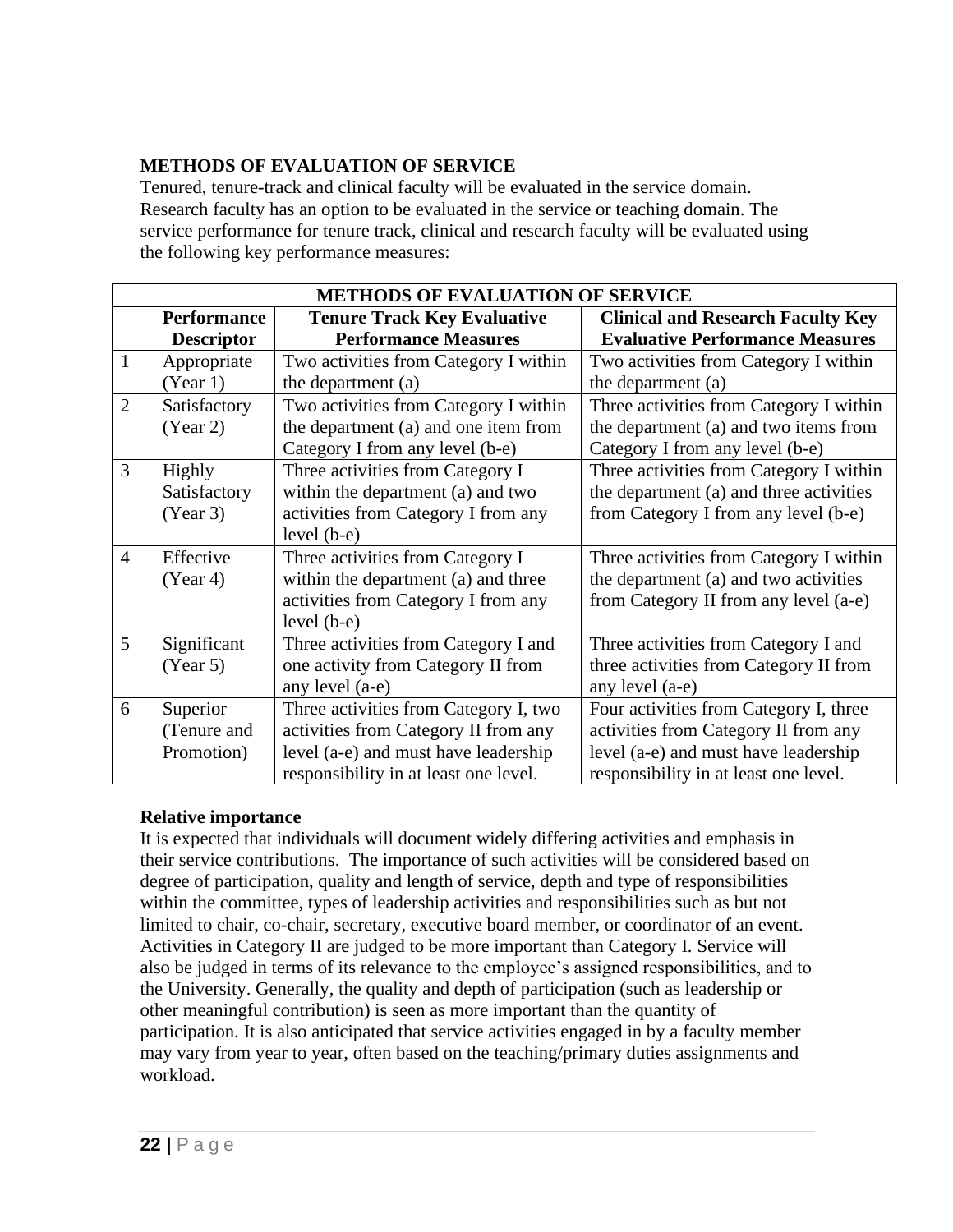#### **F. POST TENURE REVIEW (ANNUAL EVALUATION OF TENURED FACULTY)**

The annual evaluation of tenured faculty members not being considered for promotion or professional advancement increases is a process designed to evaluate work performance and accomplishments and shall review the following (Article 19.4c):

- i. Student course evaluations
- ii. Materials completed or developed since the last evaluation to
- iii. substantiate performance in teaching/primary duties, research/creative activity and service; and
- iv. Materials in the faculty members' personnel files.

The annual evaluation of tenured faculty will also include review of the "Condition of Continuing Employment" documents since the last evaluation. Tenured faculty will be evaluated in the area of teaching/primary duties, research/creative activities and service using the standards of "Adequate" and "Exemplary" performances. The standard for "*adequate"* performance requires "effective" teaching/primary duties; "highly satisfactory" research/creative activities; and "highly satisfactory" service during the evaluation period as specified in the UPI contract.

The standard for "*Exemplary"* performance requires "significant" teaching/primary duties; "highly effective" research/creative activities; and "highly effective" service during the evaluation period as specified in the UPI contract.

#### **Teaching**

The department chairperson will evaluate the effectiveness of the tenured faculty using previously established guidelines describe in this document. Performance in the teaching/primary duties domain is expected to be "Adequate or Exemplary." Adequate performance in teaching/primary duties is equivalent to the "Effective" level of performance with a total teaching/primary duty score of 30-34. Exemplary performance is equivalent to the "Significant" level of performance with a total teaching/primary duty score of 40-44.

#### **Research/Creative Activities**

Performance in the research domain is expected to be Adequate or Exemplary. *Adequate* in the research/creative activities domain is equivalent to the "highly satisfactory" level of performance, i.e., three activities from Category I within the department (a) and two activities from Category I from any level (b-e). *Exemplary* performance is equivalent to the "highly effective" level of performance, i.e., one publication or grant from Category I or II.

#### **Service**

Performance in the service domain during the evaluation period is expected to be Adequate or Exemplary. *Adequate* service is equivalent to the "highly satisfactory" level of performance, i.e., three activities from Category I within the department (a) and two activities from Category I from any level (b-e). *Exemplary* performance is equivalent to the "highly effective" level of performance, i.e., three activities from Category I and one activity from Category II from any level (a-e).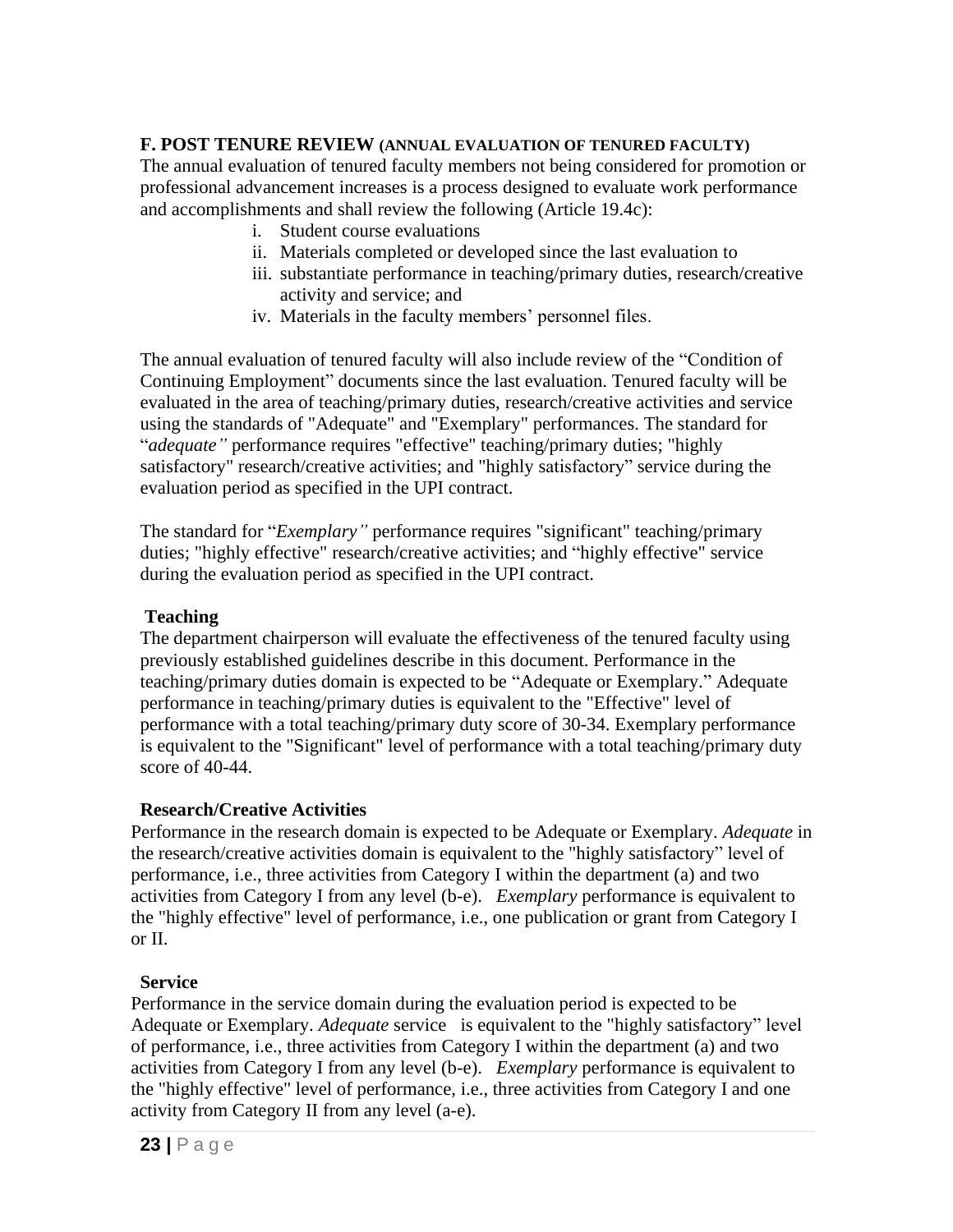Extenuating circumstances, such as teaching workload in excess of 30CUEs and medical emergencies, will be taken into consideration when the research/creative activities and service productivity did not meet the performance criteria. Following review of the documents and materials provided by the tenured faculty, the department chairperson will prepare a written evaluation statement that is provided to the faculty and subsequently forwarded to the dean for review. After the review, the dean will forward his/her recommendation to the provost. The faculty may attach a written response to the chair or dean's recommendation.

Failure to meet the *adequate* standard for two consecutive years in any given area shall trigger a one-year appraisal and professional development process, as developed by the University's Professional Development Monitoring Committee. The Committee's process will start during the 2012-2013 academic year. \* However, the first appraisal/faculty development process will not start until after 2013-2014 evaluations are completed. The Committee shall consist of seven members. There shall be three administrative appointed and three UPI appointed members who shall jointly choose an additional member. The Committee will vote to select a chairperson.

\* This statement is an attempt to clarify an unclear statement on page 51 of the 2012- 2015 UPI contract.

The Professional Development Monitoring Committee shall meet regularly to develop a mentoring process to assist any tenured faculty member who fails to meet the *"Adequate"* level of performance standard as described above. The Committee shall draft language describing in detail the policy and procedures, monitoring process, including a procedure for identifying mentors and for determining appropriate benchmarks for assessing development. They will include:

- Identification and development of the appropriate resources
- Development of the mentoring process and identification of the mentors, and
- Determination of appropriate benchmarks and evaluation process for assessing development.

If a faculty member fails to participate in the development and implementation of a Professional Development Plan (third year) and does not meet with the *"Adequate"* level of performance in the area under review in the following year (fourth year), a sanction up to and including termination may be initiated following the procedures in Article 5 (Article 19.4c.1-4) specified in the CSU- UPI contract.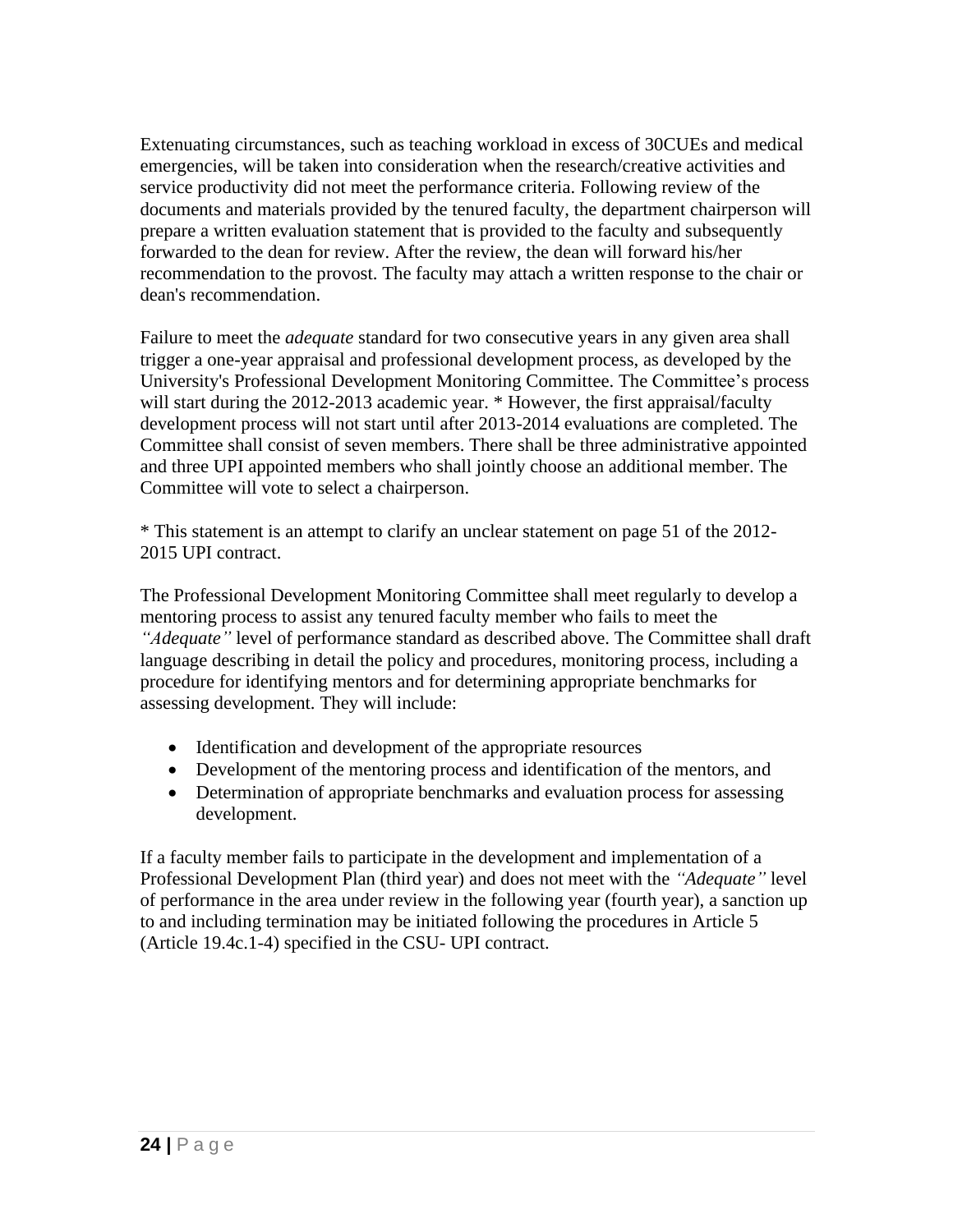#### **G. CRITERIA FOR PROMOTION**

#### **Teaching**

When submitting materials for promotion, the faculty should provide syllabi, evaluations, and teaching materials for all courses taught within the last five years. Only a few representative samples of courses older than five years or from previous curriculum designs should be included. The materials submitted should demonstrate (highlight changes in different colors) how the faculty has made changes to courses taught multiple times.

*Promotion to Assistant Professor:* For tenured, tenure track and research faculty appointments, the faculty must meet the criteria for "highly effective" teaching which is equivalent to teaching/primary duties total score of 35-39. Clinical faculty is not applicable.

*Promotion to Associate Professor*: Tenured, tenure track and clinical faculty must maintain "superior" teaching/primary duties total score of 45-50 for a *two-year* period. Research faculty must maintain "significant" teaching/primary duties total score of 40-44 for a *two-year* period.

*Promotion to Professor:* Tenured, tenure track, clinical and research faculty must maintain "superior" teaching/primary duties total score of 45-50 for a *three-year* period.

#### **Research**

.

*Promotion to Assistant Professor:* Tenured, tenure track and research faculty must maintain "highly effective" research. Cumulatively, the faculty must have at least two publications or (or a combination of publication and competitive external grant funding) from Category I or II since employment at CSU; or two items from Category I or II of research criteria post the tenure review. Clinical faculty is not evaluated for this rank.

*Promotion to Associate Professor:* Tenured, tenure track and research faculty must meet the criteria for "superior" research. Cumulatively, the faculty must have at least three publications (or a combination of publication and competitive external grant funding) from Category I or II since employment at CSU; or two items from Category I or II of the research criteria, one of which is a peer-reviewed publication or competitive external grant after the tenure review. Clinical faculty must meet the criteria for "significant" research. Cumulatively, the faculty must have two items from Category I and one item from Category II.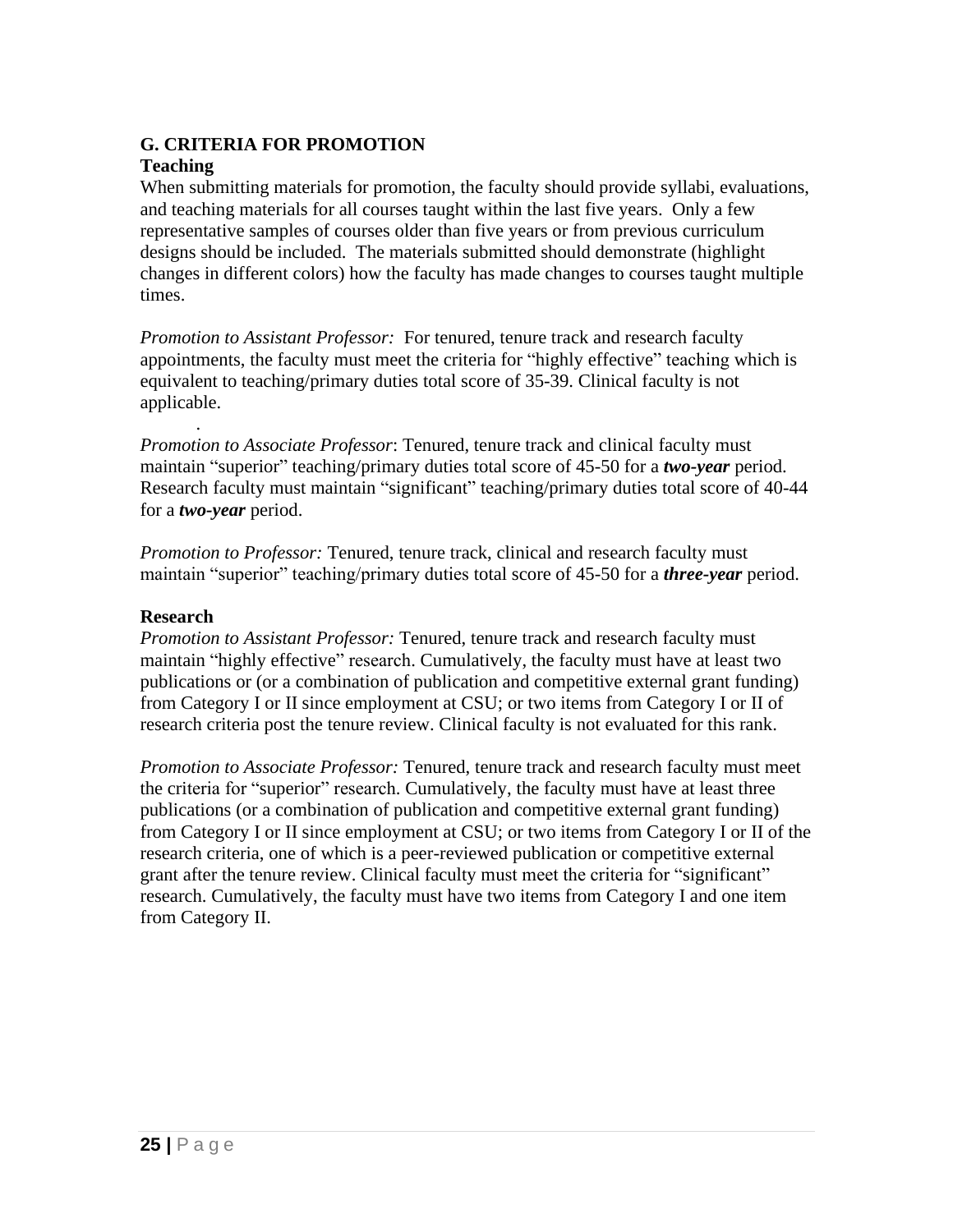*Promotion to Professor:* Tenured, tenure track and research faculty must meet the criteria for "superior" research. Cumulatively, the faculty must have at least three publications (or combination of publication or competitive external grant) from Category I or II since employment at CSU; or four items from Category I of research criteria; two of which are peer-reviewed publication or competitive external grant after the associate professor promotion review. Clinical faculty must meet the criteria for "superior" research. Cumulatively, the faculty must have at least one publication or competitive external grant from Category I or Category II; or three items from Category II of the research criteria after the associate professor review.

#### **Service**

*Promotion to Assistant Professor:* Tenured and tenure track faculty must meet the criteria for "satisfactory" service; two activities from Category I within the department (a) and one item from Category I from any level (b-e). Research faculty must meet the criteria for "highly effective" service; three activities from Category I and one activity from Category II from any level (a-e). Clinical faculty is not evaluated for this rank.

*Promotion to Associate Professor:* Tenured and tenure track faculty must meet the criteria for "significant" service; three activities from Category I and one activity from Category II from any level (a-e) and must have leadership responsibility in at least one level of service after the tenure review. Research faculty must meet the criteria for "significant" service; three activities from Category I and three activities from Category II from any level (a-e).

Clinical faculty must meet the criteria for "superior" service; four activities from Category I, three activities from Category II from any level (a-e) and must have leadership responsibility in at least one level.

*Promotion to Professor:* Tenured, tenure track and clinical faculty must meet the criteria for "superior" service. For tenured and tenure track faculty "Superior" service is three activities from Category I, two activities from Category II from any level (a-e) and must have leadership responsibility in at least one level. "Superior" service for clinical faculty requires four activities from Category I, three activities from Category II from any level (a-e) and must have leadership responsibility in at least one level. Research faculty must meet the criteria for "significant" service; three activities from Category I and three activities from Category II from any level (a-e).